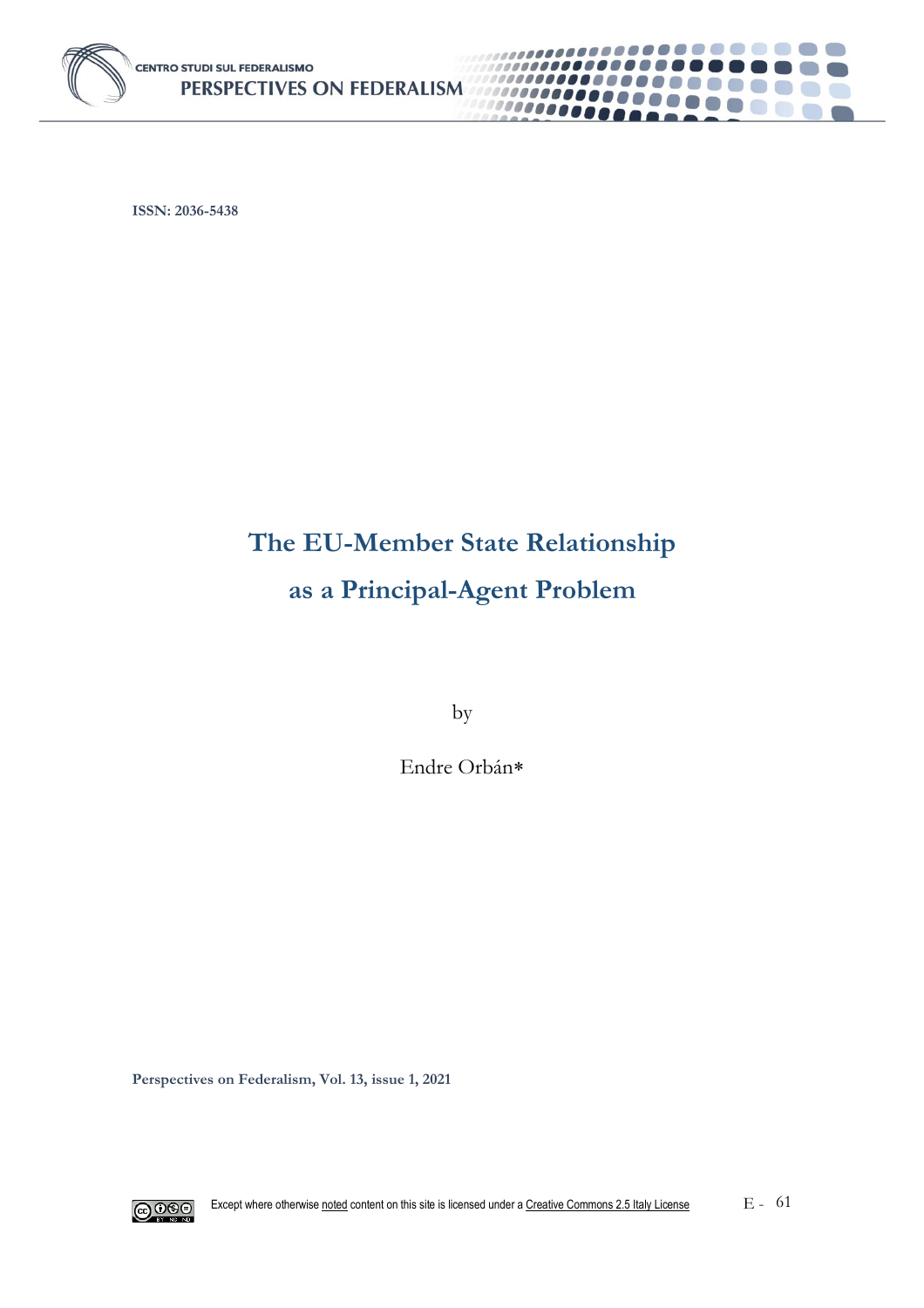

### **Abstract**

Ever since the European Union came into existence many theories have addressed the state of European integration. This paper tries to offer a further interpretation building on the principal-agent concept. The basic idea is expressed by the dilemma whether the EU should exclusively be seen as an agent of the Member States, or the situation is much more complex. The paper is going to detect three types of agency relationships within the European Union, and presents legal and political solutions of the founding treaties which aim to tackle the agency issues. Furthermore, the study analyzes two fundamental causes for the complexity of the European Union – Member State relationship. One of them are the shortcomings of the EU bureaucracy; the other cause – postulating the European Union as a value community – seems to have its current engine in Central Europe, namely in Hungary and Poland.

10000000 000000

### **Key-words**

European integration, value community, interest community, principal-agent problem

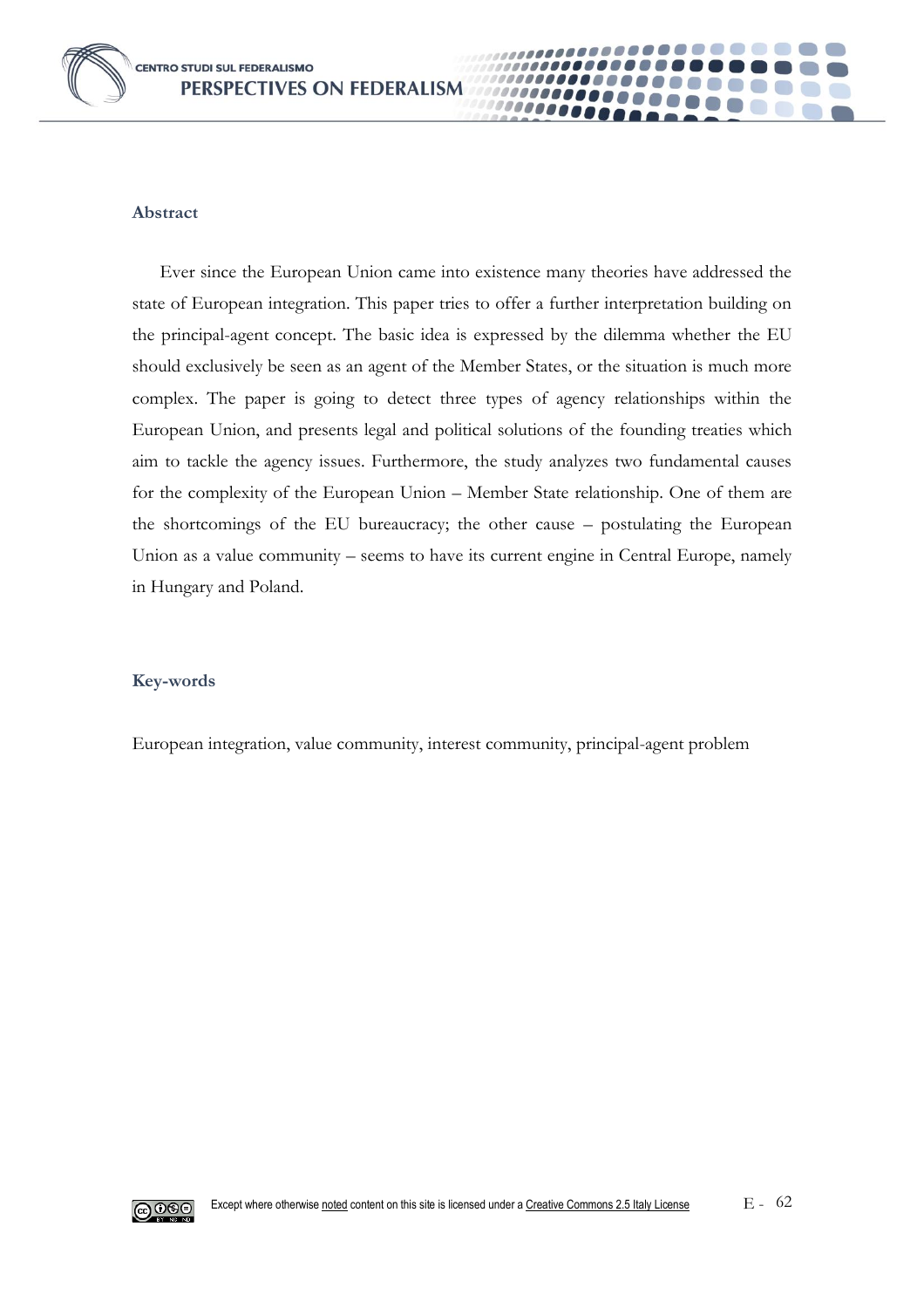# **1. Introduction**

Many theories of integration (see Azoulai and Dehousse 2012: 354) have been developed in order to describe the structure and the evolution of the European Union<sup>I</sup> and many of them focus on the federal aspect of the European Union's structure (Burgess 2006: 226; Schütze 2009: 346; Millet 2012: 53). The roots of the issue have a long history. The measure of the integration on a virtual scale, having two extremes (intergovernmentalism *versus* federalism), has been debated for quite some time (e.g. Bickerton 2012; Van Middelaar 2013: 181). Lately, new centripetal forces such as the Brexit or the emergence of populist politics (Corrias 2016: 6. Müller 2016) keep the debate on the agenda.

It has been an evergreen topic and it can be recognized either as a competence debate (Craig 2004: 323) among the different levels of the integration, or as the question of power balance among various European institutions. Accordingly, it has an essential relevance which institution becomes the dominant player in different periods of the integration, such as the European Parliament having a federalist character, or the inter-governmentalist European Council. In this regard it is important that institutions of the European Union should not be treated as a whole. While the Council and the European Council can be evaluated as the playground of the inter-governmental debates, the Commission and the Parliament play an important role in the relationship structure concerning the EU and Member States. In this regard, the Court of Justice of the European Union [CJEU] has to be taken totally apart as it plays the arbiter role in between the Member States, between the institutions and between the Member States and other EU institutions in both directions, too.

In the background of the *sui generis* nature of the EU there is a relevant pair of concepts which might be interpreted as two different visions or paradigms:<sup>II</sup> the European Union as an *interest community* and its perception as a *value community* (Bogdandy 2019). Can one say that the EU is on the way from the former to the latter? Or, is it already in the latter phase? Or, is this only an artificial binary code as the values and the interests are interrelated from the very beginning? The aim of this paper is to keep analytically apart the two concepts in order to illustrate a paradigmatic shift in the EU-Member State relationship. Therefore, the paper

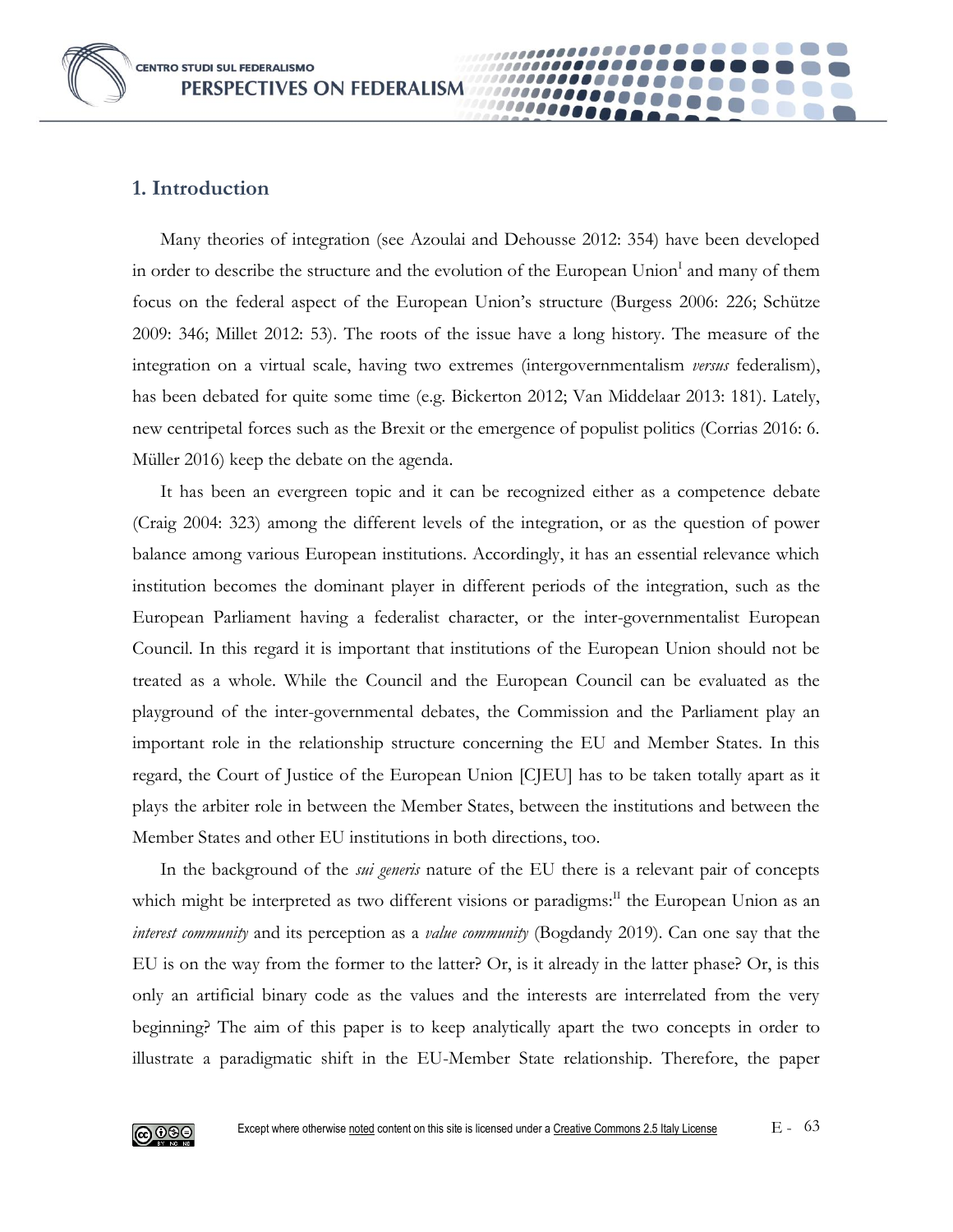operates first with the concept of interest community presupposing the dominance of the Member States; and later, with the introduction of the value community concept, it outlines the complex nature of the EU-Member State relationship arising from the so-called *sui generis* structure of the European Union (Schütze 2018: 263).

In order to illustrate the complexity of the relationship, the article is going to use the principal-agent problem as an analytical tool. This will be presented in Section B. Building on this law and economics perspective, section C aims to identify three different agency relations within the European Union: between Member States and EU institutions and *vice versa*, and among the Member States themselves. Furthermore, section D aims at analysing the founding treaties currently in force, in order to trace the disciplining strategies attempting to mitigate the agency issues. Section E on the one hand argues – through a case study concerning Hungary – that legal mechanisms prevail over governance strategies, and on the other hand – through a case study focusing mainly on Poland – it presents the value community of the EU in action. Section F concludes the paper emphasising the special role of the CJEU as an arbiter in all three agency relations within the EU.

# **2. The Principal-Agent Problem**

The concept of the principal-agent problem comes from microeconomics, and, as many concepts of similar origin, it might be fruitfully applied in legal affairs (Cooter and Ulen 2004: 15). In order to enlighten the issues arising from the agency relationship, one must take a glance at the idea of perfect competition which presupposes a special information structure of the market, where buyers and sellers have perfect knowledge about prices and quality, implying that prices reflect the quality of the goods. Therefore, poor quality goes with low prices, while high quality induces high prices. In contrast, in reality one of the parties knows more than the other and this leads to so-called *asymmetric information*. In order to overcome this problem, buyers might apply different forms of signalling such as warranty (Pindyck & Rubinfeld 2008: 617).

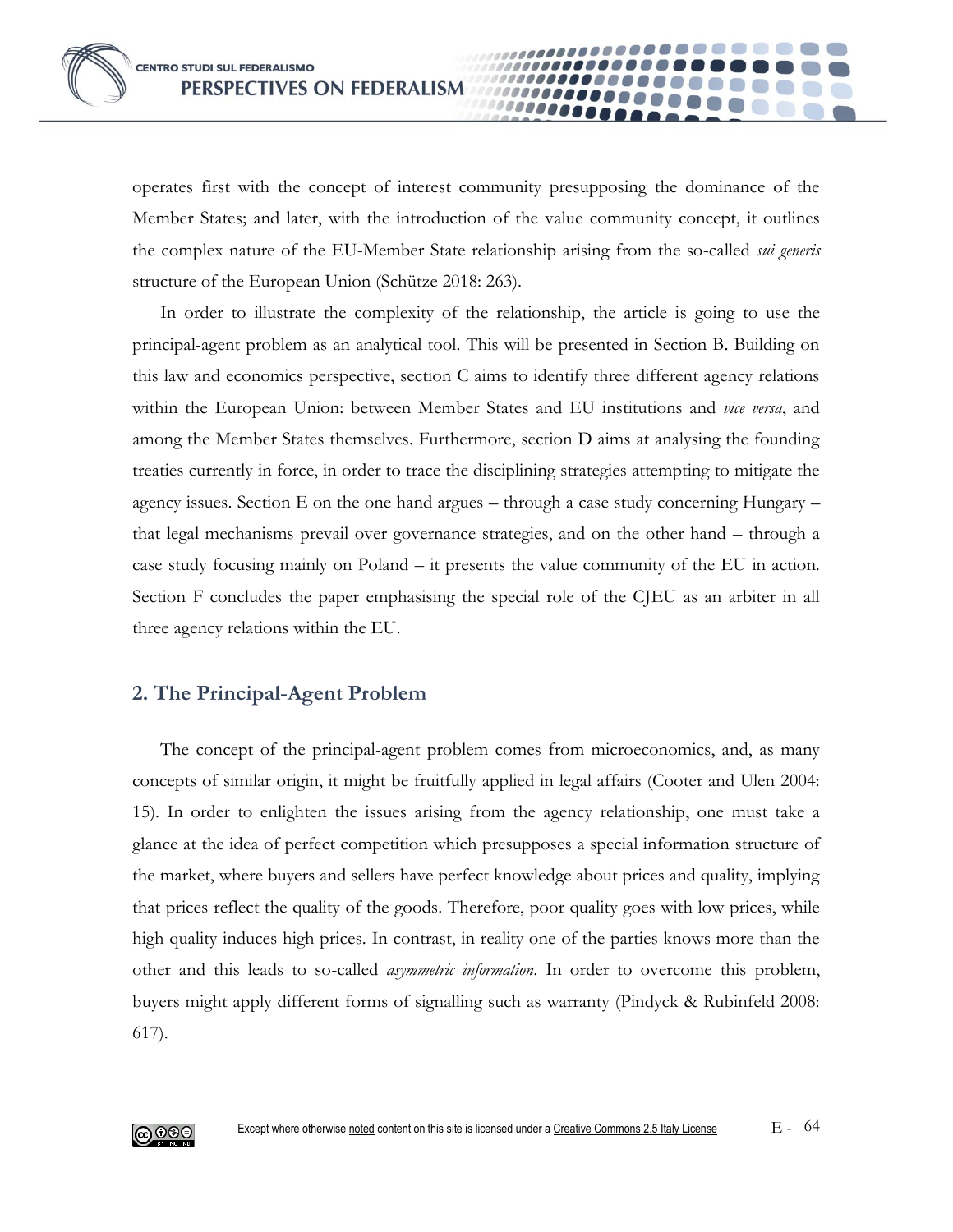The situation is similar in the case of a principal-agent relationship where the agent is an individual employed by a principal to achieve the principal's objective (Armour et al. 2009: 35). The problem of asymmetric information appears already when principals hire their agents and they have to rely on different quality signalling characteristics such as their education level. In addition, principals (e.g. owners) cannot always completely monitor their agents (e.g. employees) and the acting employees are also better informed than their principals. In such a situation it might happen that agents have an incentive to pursue their own goals, rather than the goals of the principal.

A similar feature appears in private enterprises having a diversified ownership structure, but the firm itself is actually controlled by the management and the managers' goals may deviate from those of the owners (Armour et al. 2009: 36). Since monitoring the management is costly (the oversight is difficult), there is a need for an incentive structure that rewards the outcome set by the principals and thus mitigates the principal-agent problem.<sup>III</sup>

The basic idea of asymmetric information and conflict of interests illustrated above applies practically to all principal-agent relationships. The theory was already fruitfully used to examine the role of direct democracy in order to reduce the potential risks of representative democracies where citizens are to be considered the principals of the governments (Matsusaka 2005: 185). And now, the underlying idea of this study is to take a look at the EU as a huge, multinational enterprise and to apply the principal-agent theory in order to assess its composition and structure.<sup>IV</sup>

# **3. Three Agency Problems**

# **3.1. The EU as a Contract**

As a starting point, the founding treaties of the European Union can be evaluated as a functional constitution creating a multilevel governance structure by allocating different competencies between the supranational level and the Member States (Isiksel 2016: 19.; Bogdandy 2010: 1). Translating this to a law and economics approach, the founding treaties can be conceptualized as contracts signed by contracting parties (Voigt 2012: 13). As a trace of

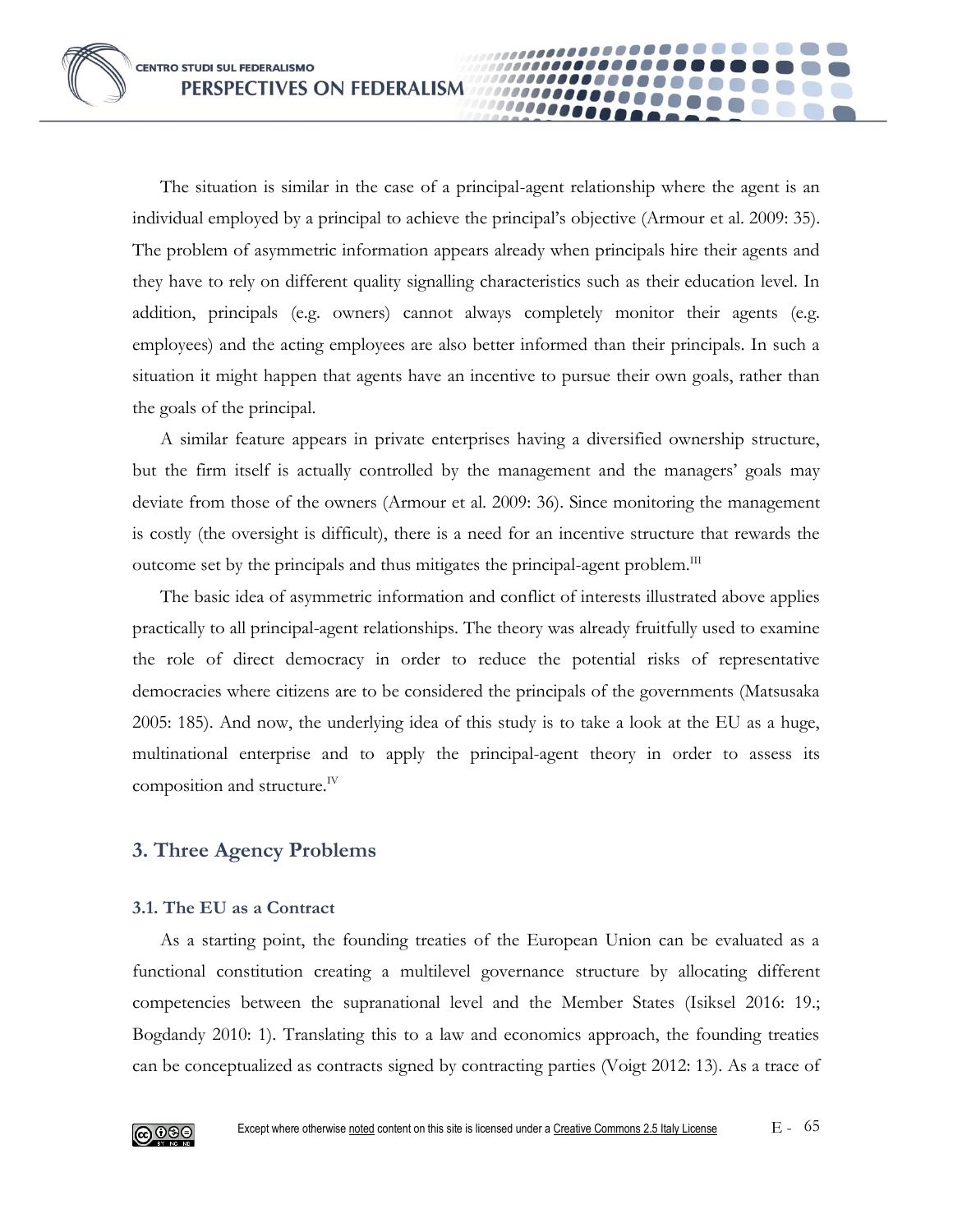this interpretation, the first article of the Treaty on the European Union (TEU) declares that '[b]y this Treaty, the *HIGH CONTRACTING PARTIES* establish among themselves a EUROPEAN UNION, hereinafter called "the Union", on which the Member States confer competences to attain objectives they have in common.<sup>'V</sup> Accordingly, from the point of view of the Member States, the European Union can be described as a contract signed by more partners, and as a constructed representative along the lines of an agency relationship. Consequently, the EU means both a relationship structure among the Member States and also a set of actors (institutions) established by the treaties.

However, if one perceives the institutions of the EU as an agent constructed in order to represent the interests of the Member States, then, similarly to its 'enterprise' counterparts, VI the EU also carries an implied moral hazard: the agency problem. The question might arise therefore whether the institutions of the EU counteract the interests of Member States, its principals in the given framework.

### **3.2. Relationship among the Contracting Parties**

Contrary to the basic model where there are only one principal and one agent, the situation becomes more complicated with a multiplicity of principals. The multiple and diverging interests of the many contracting parties go together with high coordination costs that might lead to the simplification of the decision-making rules. In such a situation it can be questionable whether pursuant the action of the agent none of the principals can be worse off (*Pareto criteria*), or it is enough if the gains of an action for some principals outweigh the loss for the rest of the principals (*Kaldor-Hicks criteria*) (Cooter & Ulen 2004: 58).

As it can be seen in the case of the EU, the strictly intergovernmental areas apply the Pareto criteria as all the principals have veto rights.<sup>VII</sup> However, the so-called ordinary legislative procedure which can be considered as being the typical decision-making procedure within the European Union follows the Kaldor-Hicks criteria. The reason why it has become typical might be in close connection with the heterogeneous preferences of the many participants, resulting in huge coordination costs. This might be an explanation why there is a correlation between the widening and the deepening of the European Union: as the number of

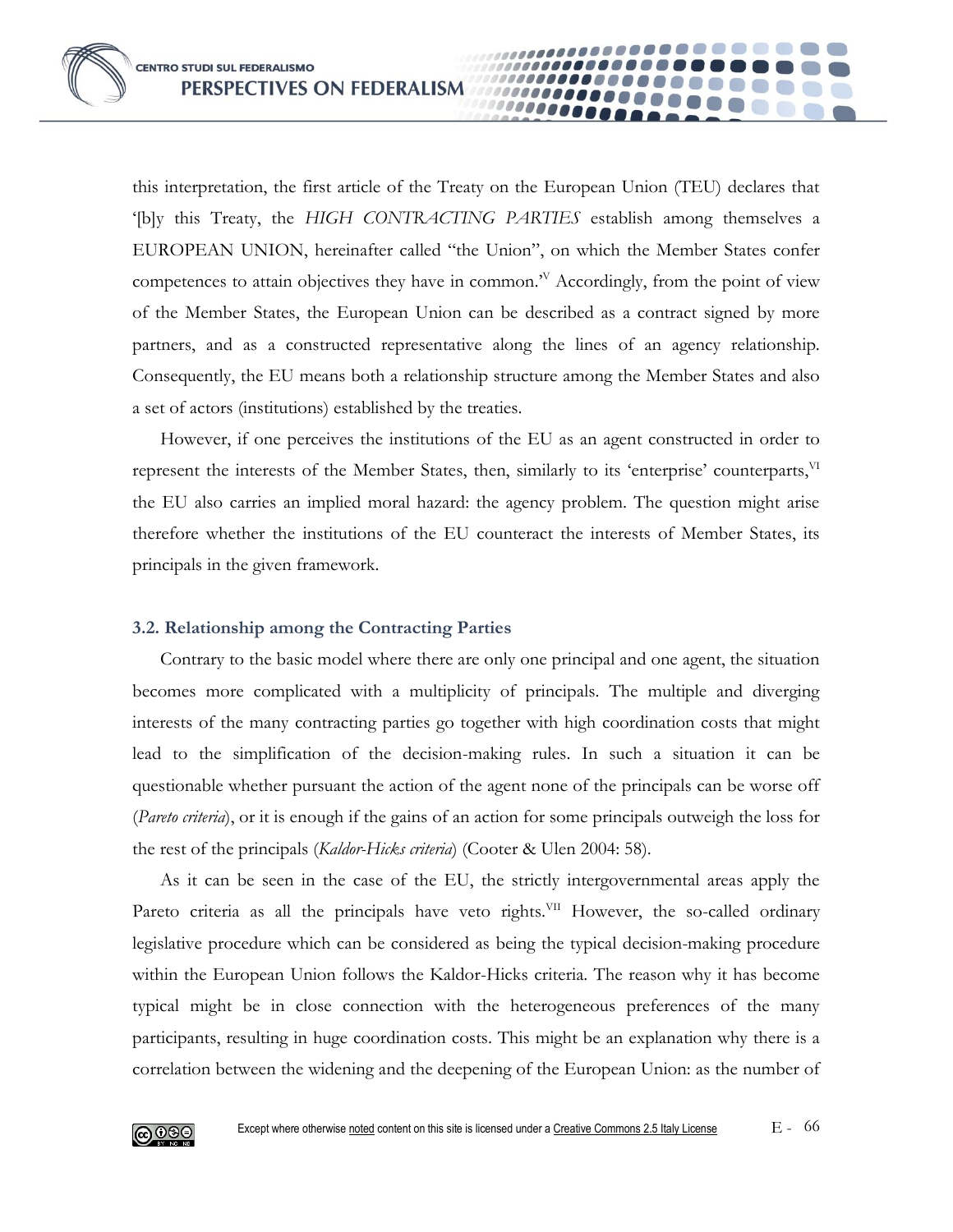the Member States grew, the criteria of unanimity was more and more difficult to maintain since the many veto rights could paralyse the functioning of the institutions (Orbán 2014: 111). The shift toward a decision-making procedure based on Kaldor-Hicks criteria, however, opens up a second type of principal-agent problem: the issue of the relationship among the Member States that can be interpreted as a sort of a majority-minority relationship reflected by the weight of the Member States having different size populations (Bunse and Nicolaidis 2012:  $249$ ).

## **3.3. Janus-Faced Actors**

Up to now two agency relationships have been identified: the first between the Member States as principals *vis-á-vis* the institutions of the European Union as agents, and the second among the Member States having diverging interests. However, in the case of the European Union there is a third type of principal-agent problem that blurs the whole relationship structure.

The third type of agency relationship questions the clear principal role of the Member States and the pure agent status of the EU institutions as at the end of the day the relationship between the EU and the Member States has seemed to alter along the functioning of the Union. One can name this phenomenon *'the paradox of integration'*, retraceable to two fundamental causes: indirect bureaucracy and the postulation of the EU as a value community.

# *A. Indirect Bureaucracy*

In order to indicate the first fundamental cause, one might think about a couple of examples. For instance, if one examines issues of regional policy, or the area of freedom, security and justice, it can be seen that the administration of the Member States plays a major role at the implementation phase of the policies. At EU level, besides the outstanding role of the European Commission as the 'guardian of the treaties', there are only a few coordinating and controlling mechanisms such as OLAF or FRONTEX. For example, article 17 TEU states that the Commission shall ensure the application of the Treaties and of measures adopted by the institutions pursuant to them; it shall execute the budget and manage programmes; it shall

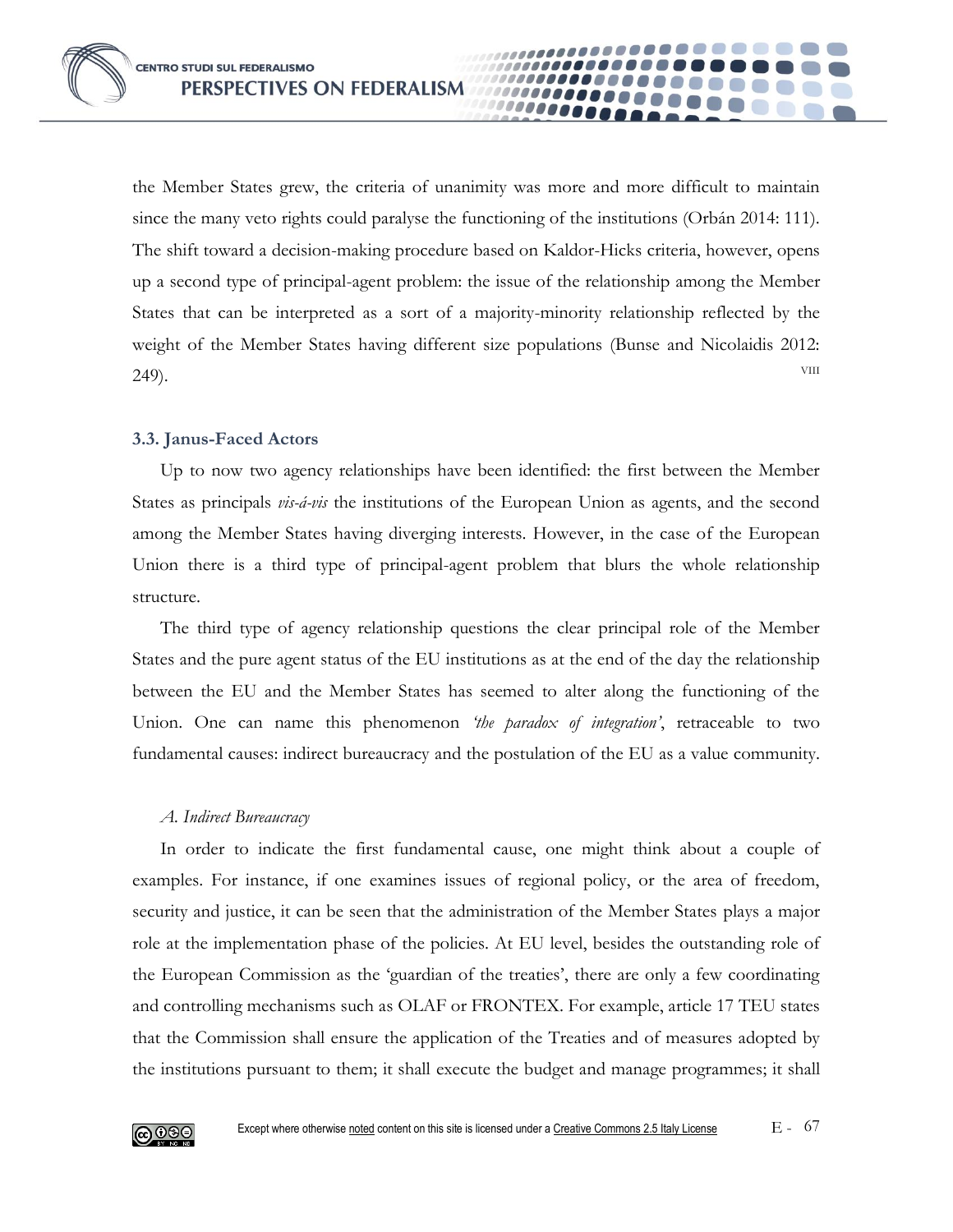exercise coordinating, executive and management functions, as laid down in the Treaties. There are a few other exceptions as well<sup>IX</sup> but direct administration is still exceptional within the EU and the general rule is the indirect (or subsidiary<sup>x</sup>) administration carried out by the administrative bodies of the Member States.

This sort of mechanism is supported by article 1 TEU, declaring that EU decisions are taken as openly as possible and as closely as possible to the citizens. Paragraph 3 of Article 4 TEU states that the Member States shall take any appropriate measure, general or particular, to ensure fulfilment of the obligations arising out of the Treaties or resulting from the acts of the institutions of the Union. As a consequence, the Member States shall facilitate the achievement of the Union's tasks and refrain from any measure which could jeopardise the attainment of the Union's objectives. Regarding administrative cooperation, Article 197 TFEU explicitly declares that effective implementation of Union law by the Member States shall be regarded as a matter of common interest. Therefore, Article 291 TFEU emphasizes that Member States shall adopt all measures of national law necessary to implement legally binding Union acts.

In addition, a similar mechanism holds for the judiciary. The European Union itself is a legal system<sup>XI</sup> enforced by a network of courts, culminating in a body based in Luxembourg. From this perspective, the courts of each Member State act as Union courts<sup>XII</sup> when they apply EU law under the guidance of the CJEU.<sup>XIII</sup> And accordingly, Article 19 TEU – which plays a very crucial role concerning the development of European legal order these days<sup>XIV</sup> - states that 'Member States shall provide the remedies necessary to ensure effective legal protection in the areas covered by Union law'.

When it comes to assessment, one might observe that it is logic that the functioning of the EU relies on the administration and the judiciary of the Member States. This mechanism seems to be indispensable as many times policy implementation and jurisdiction could not be carried out effectively through the EU institutions. However, all this means that in these spheres of action when the EU can solely rely on the Member States, the EU becomes a sort of principal who builds up monitoring-coordinating mechanisms to oversee the actions of the Member States.

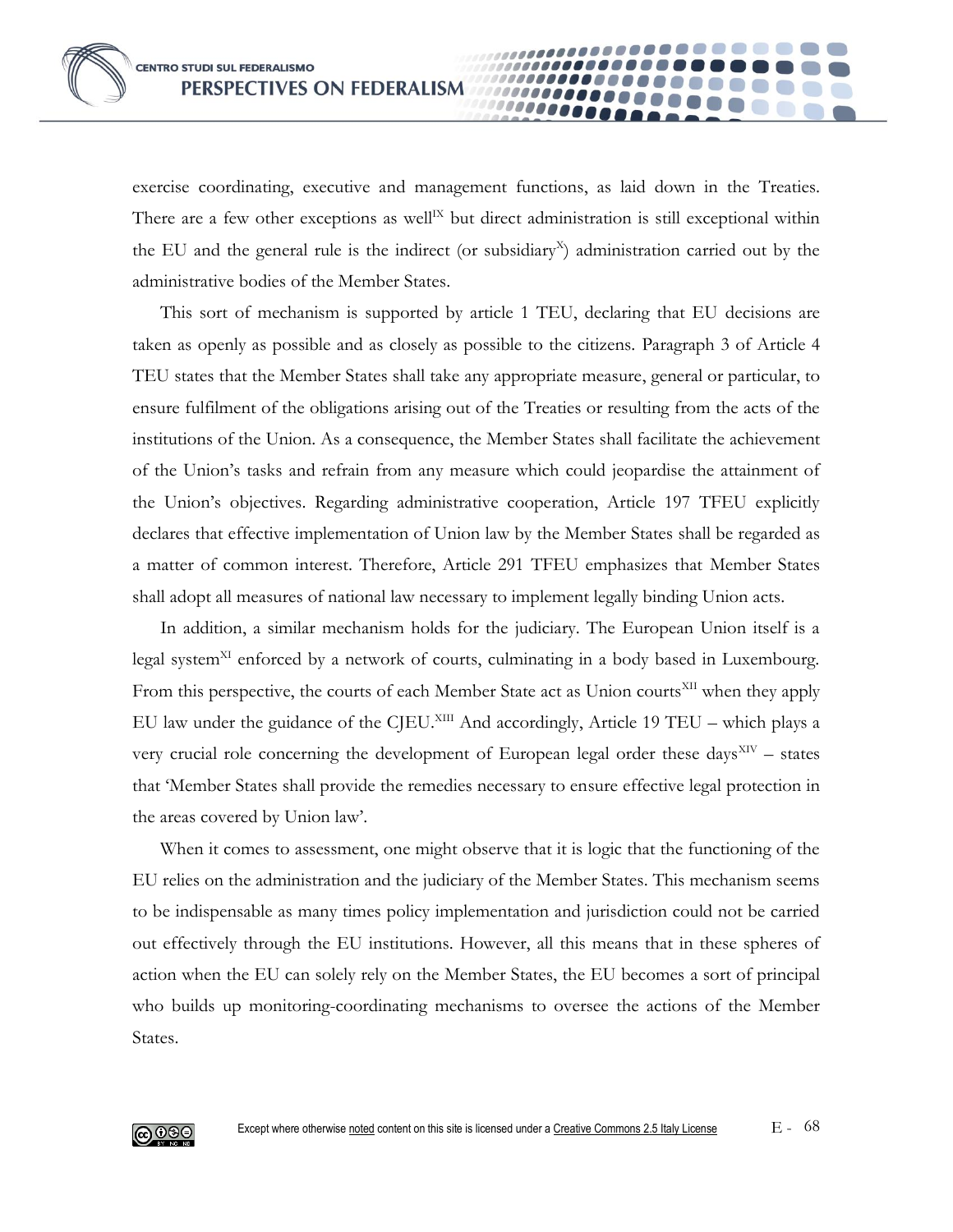#### *B. The EU as a Value Community*

The second fundamental cause why it seems that the EU has gained the role of a principal goes back to its nature. Namely, postulating the EU as a value community makes it a common reference point as holder of specific values. In this regard, it is fair to say that interpreting Article 2 TEU is the 'Gordian knot' of the European constitutional law and accordingly scholars have already pointed out that this very Article is the core of the European multilevel constitutionalism (Kelemen and Pech 2019).

On the one hand, EU values are oriented towards candidate countries as Article 49 TEU states (Kochenov and Dimitrovs 2021). Thus, for example, the operation of EU law has hitherto been based on the basic hypothesis that the legal systems of the Member States ensure the independent functioning of the courts of the Member States (Lenaerts 2020: 29) and this institutional setting has been examined in the context of the accession conditions, too. On the other hand, Member States have to comply continuously with the common 'rules of the game' (Lenaerts 2020: 29) and based on that EU institutions might formulate normative expectations *vis-á-vis* the Member States. This is why the institutions of the EU started to hold Member States responsible for infringing the principle of the rule of law and other common values. To this viewpoint significant contributions have been added by Central Europe. Important steps toward this development have been the Tavares and the Sargentini Reports adopted with an eye to Hungary<sup>XV</sup> or the rule of law procedure carried out against Poland.<sup>XVI</sup> In these cases EU institutions clearly behaved as principals who attempt to discipline their agents and have been trying to find an answer to the so-called 'Copenhagen dilemma' (Müller 2015: 141).

The issues concerning the EU values (Jakab and Kochenov 2016) and the current debates on the justiciability of Article 2 TEU<sup>XVII</sup> have created a need to rethink some core elements of constitutionalism: the concept of the European Legal Space (Harding 2000: 129-130) requires a minimum 'Europeanization' of the basic constitutional principles as the General Affairs Council Conclusions noted in 2014. Parallelly, the comparative work of the European Commission for Democracy through Law (Venice Commission) thrives to identify common European standards and the Rule of Law Checklist<sup>XVIII</sup> is an important example of that. In addition, there are other tools and academic reflexions as well e.g. the EU Justice Scoreboard,

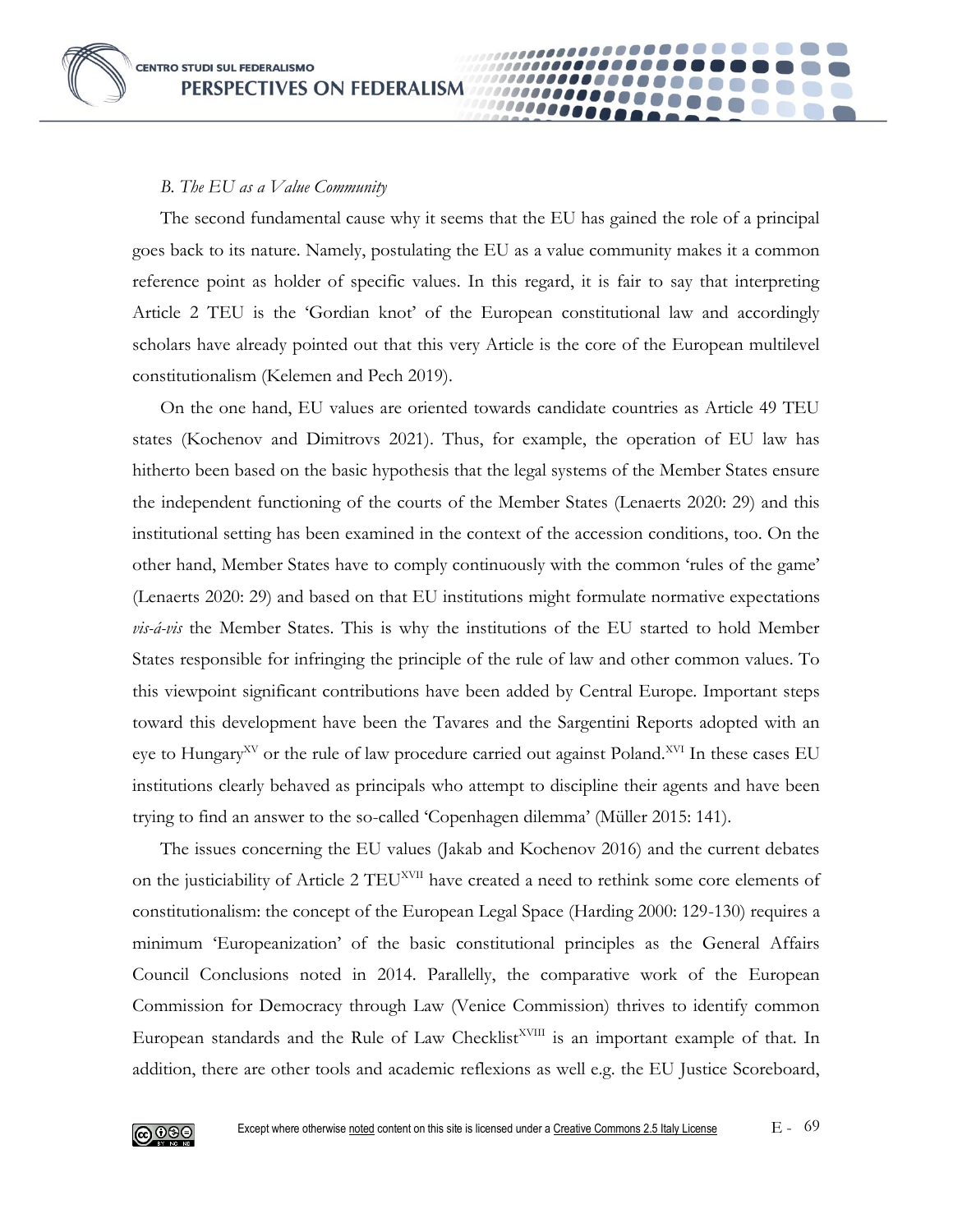the new emphasis of CJEU on Article 19 TEU,<sup>XIX</sup> the further development of the notion of EU citizenship which has evolved from the right of workers to free movement to an EU level fundamental political right<sup>XX</sup> or the idea of the so-called 'biting intergovernmentalism' which is based on the second type of agency relationship (Kochenov 2015).

To sum it up, at this stage of the integration the construction of the EU as a whole has reached a particular junction: the roles are 'doubled'; both the Member States and the institutions of the EU are principals and agents of each other, and here lies the paradox of integration. This observation might be in connection with to double sovereignty thesis of Habermas (2012: 1-11) who deduced his theory from the interpretation of EU citizenship, which provides the citizens a dual capacity to act as EU citizens and Member State nationals at the same time.<sup>XXI</sup>

# **4. Disciplining Strategies of the Two-Way Agency Relationship**

Nevertheless, the case of the European Union is unique and very complex. The *sui generis* character of the EU makes it possible to use the 'federal' *adjective* as a structural attribute even if one cannot describe it with the *noun* of federation (Riker 1964: 11; Lenaerts 1997: 747-749; Oeter 2010: 59-62). The most significant challenge upon such a composition is that both participating layers might feel strong incentives to undermine the functioning of the whole system (Kelemen 2007: 53). The supranational level might tend to overstep the competences conferred on the EU,<sup>XXII</sup> while the Member States might abandon their cooperative attitude in order to shirk their obligations. In addition, as one could see above, at the end of the day both the Member States and EU institutions might behave as principals in different situations. These potential phenomena highlight the importance of the different procedures of conflict resolution and the principles guaranteeing the EU's structural integrity. Therefore, the question arises: how is this complex relationship structure manageable with the help of different contractual safeguards?

The principal-agent link generates risks. For neutralising them relevant solutions have to be applied in order to minimise the vulnerability of the principal. Therefore, contracts normally

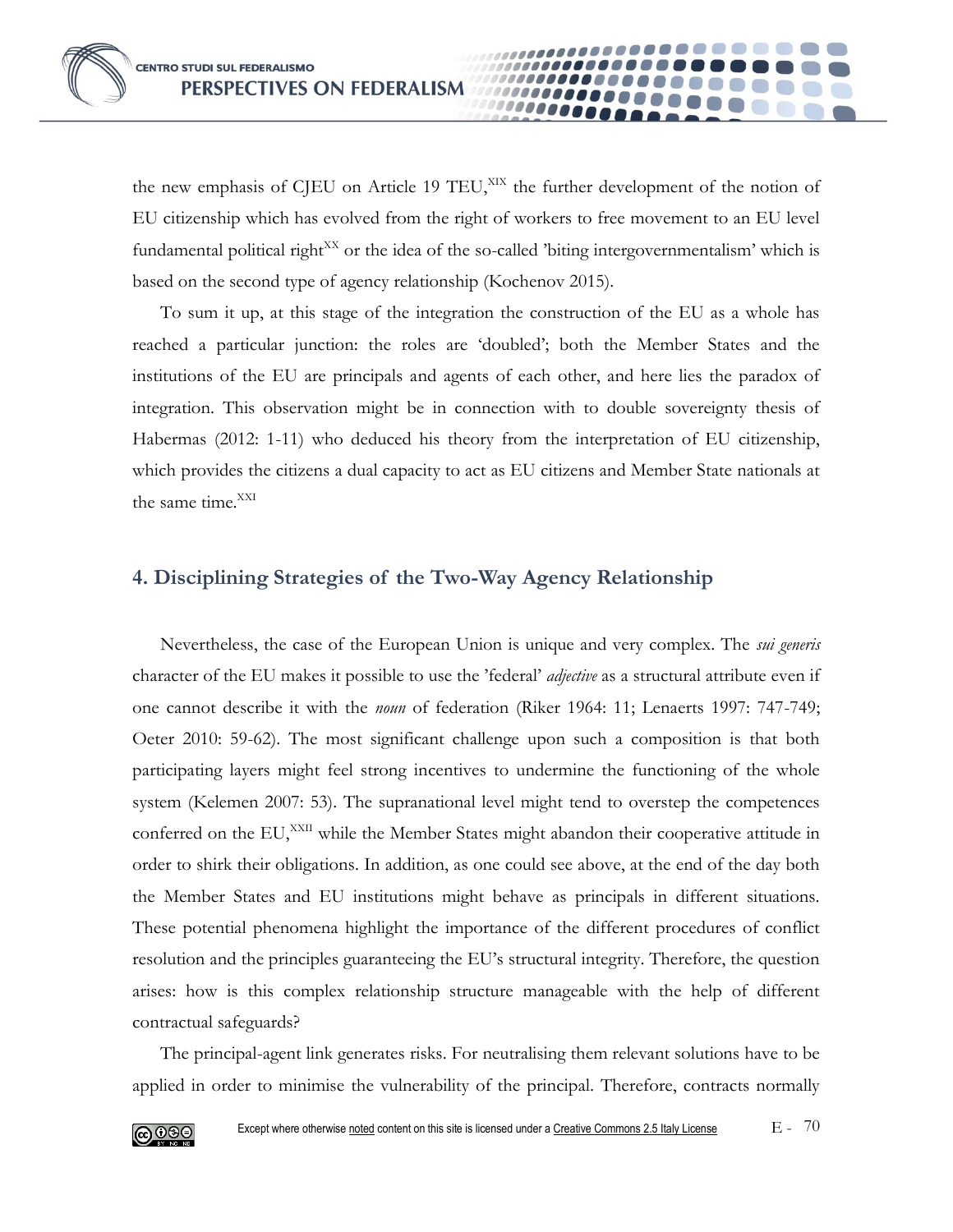use different strategies which target either the strengthening of the position of the principal or the limitation of the agent. In the following section I am going to build on the classification of John Armour, Henry Hansmann and Reinier Kraakman, and I am going to analyse and detect the different solutions applied in the founding treaties.

There are two different groups of strategies which aim to address the issues.<sup>XXIII</sup> The *regulatory strategies* are prescriptions of behaviour with an authority (e.g. a court) who is authorised to determine a non-compliance behaviour. The second group is that of the *governance strategies* which aim to facilitatate the principal's control over the agent's behaviour. In the latter case the principal determines the non-compliance behaviour.

|            | <b>Regulatory</b>    | <b>Regulatory</b>    | <b>Governance</b>     | <b>Governance</b>  | <b>Governance</b> |
|------------|----------------------|----------------------|-----------------------|--------------------|-------------------|
|            | Agent<br>constraints | Affiliation<br>terms | Appointment<br>rights | Decision<br>rights | Agent incentives  |
| Ex<br>ante | Rules                | Entry                | Selection             | Initiation         | Trusteeship       |
| Ex<br>post | <b>Standards</b>     | Exit                 | Removal               | Veto               | Reward            |

Table 1: 'Strategies for Protecting Principals' (see Armour et al. 2009: 39)

# **4.1. Regulatory Strategies**

# *A. Agent Constraints*

The most obvious behaviour regulating tools are the rules and standards. Rules require or prohibit a specific behaviour of the agent *ex ante* while standards leave the determination of compliance to an adjudicator (Kaplow 1992: 586).

Among the regulatory strategies the different procedures before the Court of Justice of the European Union (CJEU) have to be outlined. The founding treaties contain effective solutions for both cases when the EU institutions or the Member States are the agents. In the first case the review of legality or annulment procedure, XXIV and the action for a wrongful failure to act<sup>XXV</sup> have to be mentioned. In addition, to some extent also the preliminary reference

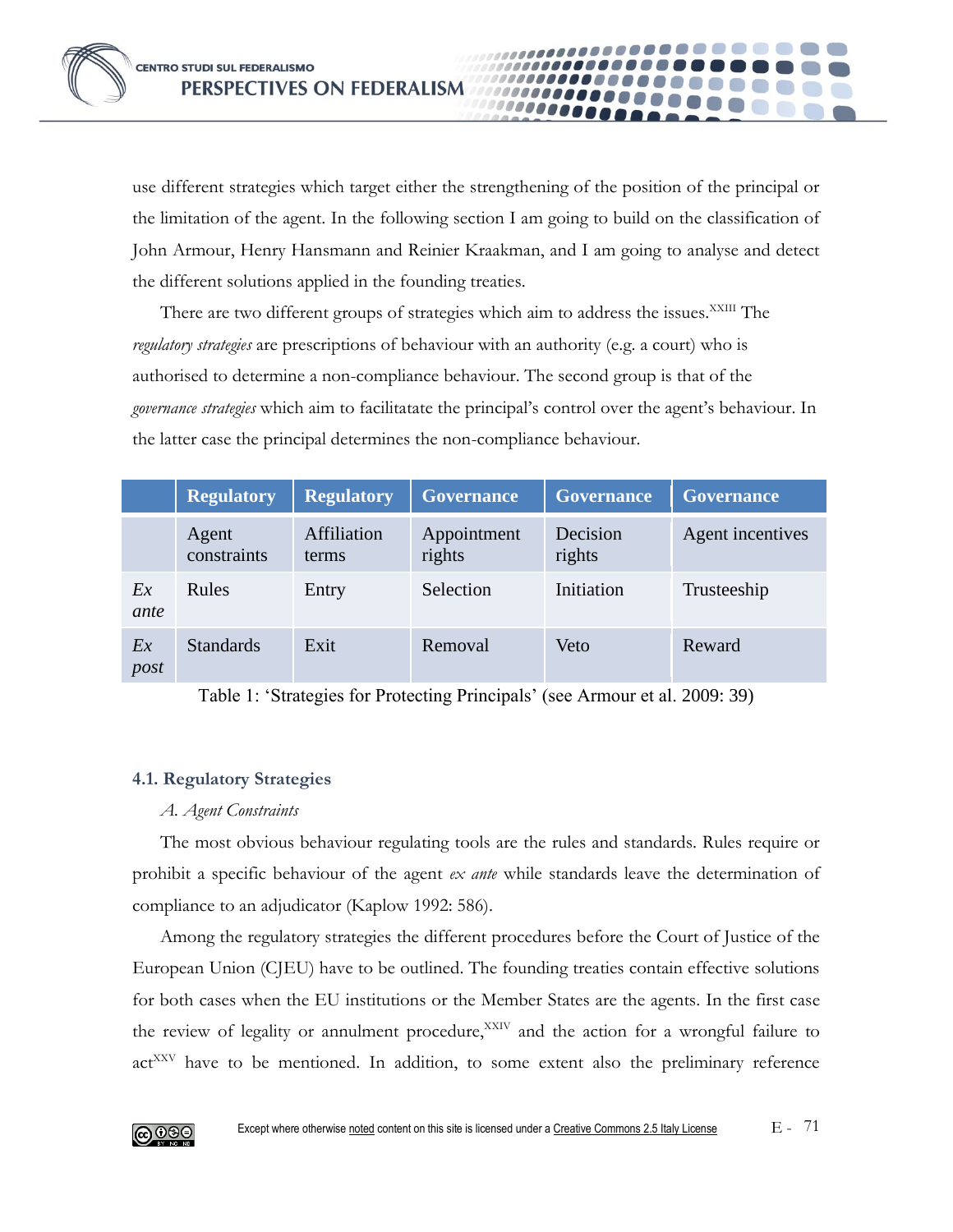procedure has a judicial review function (Weatherill 2012: 213) but it primarily reveals the agent role of the Member States as regards the enforcement of EU law.

Furthermore, as for the Member States being the agents of the EU one must highlight the importance of the infringement procedures.<sup>XXVI</sup> These can be initiated by the Member States against each other as well, which is a legal strategy to accommodate the second type of agency relationship within the EU (Kochenov 2015). What is more, Article 260 TFEU gives weight to the judicial procedures: if a Member State fails to comply with a judgement of the CJEU, it is open to the Commission acting as the guardian of the treaties to take another action against that Member State which may result in huge penalty payments. This secondary legal procedure operates as a negative incentivizing mechanism that not only aims to reach the correction of the noncompliant behaviour of a Member State but also serves as a guarantee for the other Member States that their contracting partner will respect the rules of the game at the end of the day.

### *B. Affiliation Terms*

The rights to enter and exit are both legal tools and they regulate the terms on which principals affiliate with agents.

As regards the entry rule, both the EU and the Member States are principals. Article 49 TEU firstly declares that the applicant State shall address its application to the Council, which shall act unanimously after consulting the Commission and after receiving the consent of the European Parliament which shall act by a majority of its members. Then it provides also that the agreement shall be submitted for ratification by all the already contracting States in accordance with their respective constitutional requirements.

The entry rule demonstrates that not only the already existing Member States but also the European Union as an entity has a principal role. Not any country is accepted to become a Member State, only those who are willing and are able to fulfil the accession criteria. In order to meet the conditions, any applicant has an extensive information disclosure duty. In addition, the procedure generates a second type agency problem as well: all the earlier contracting parties have to accept the new contracting partner. Once a country becomes a Member State, it has

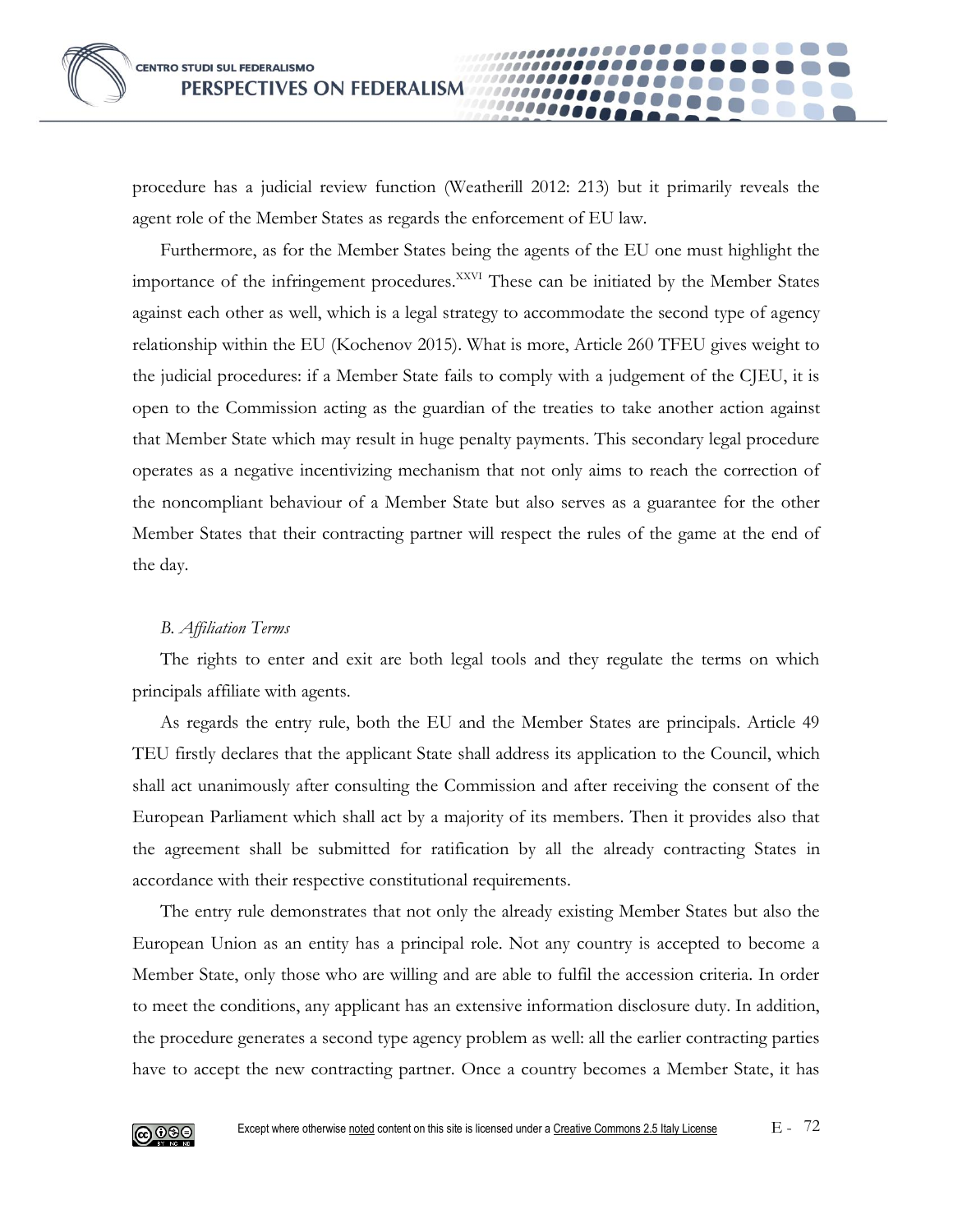the same principal rights as the other members but it also becomes an agent of the EU as it has to carry out its policies and to enforce EU law.

Contrary to this, the right to exit is a clear sign of the principal position of each of the Member States as neither the institutions of the EU nor the Member States, acting collectively, have the right to exclude any country who is already within the club. Article 50 TEU states that any Member State may decide to withdraw from the Union in accordance with its own constitutional requirements. As a result, the right to exit can be evaluated as an *ultima ratio* sovereign right<sup>XXVII</sup> of the Member States aiming to try to constrain the agent behaviour of EU institutions and also the other contracting partners who may neglect its interests (de Búrca 2016: 537).

#### **4.2. Governance Strategies**

#### *A. Appointment Rights*

Among the governance strategies the appointment rights have outstanding importance. This strategy affects mainly EU institutions as agents and it is reflected by the procedures aiming at electing the leaders of the institutions. It can be evaluated as a typical *ex ante* attempt to determine the future action of the agents. However, the rules concerning the election of the president of the EU and that of the European Commission reveals again the existence of a second type of agency problem: the election does not require unanimity among the principals, therefore some of them might have less influence on future activities.<sup>XXVIII</sup>

The *ex post* pair of selecting the agents is the possibility of their removal. In this regard Member States have much less influence. While in the case of the President of the EU the qualified majority of the European Council can relieve him or her from position,<sup>XXIX</sup> the treaties do not accord such a disciplining right for the Member States in the case of the Commission. According to Article 17 TEU the selection and removal rules regarding the Commission are asymmetrical: while its President is nominated by the European Council to the Parliament, later the Commission is responsible as a body only to the European Parliament.

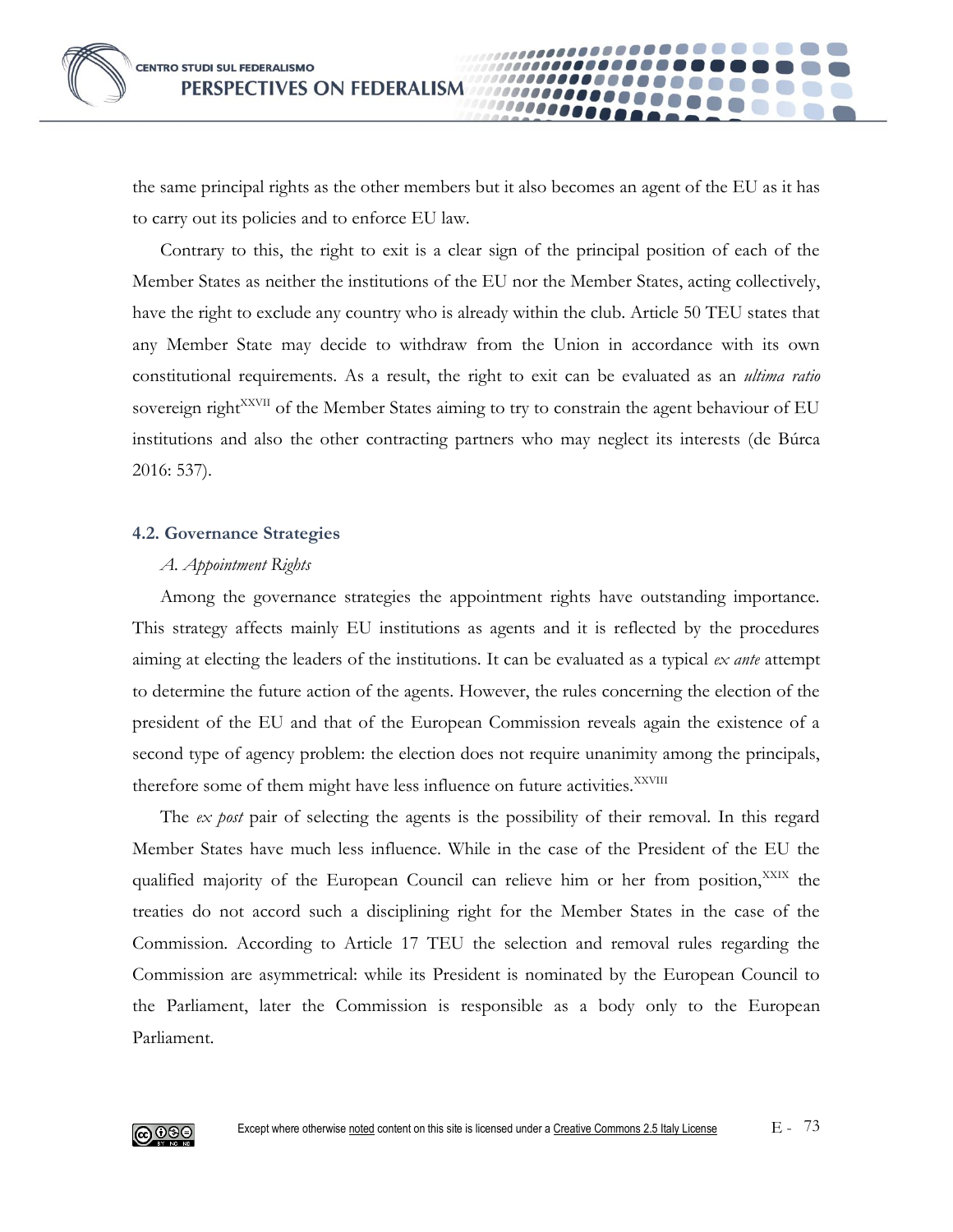In the reverse manner, taking the Member States as agents, no appointment rights can be found.

#### *B. Decision Rights*

As regards the decision rights *ex ante* one should consider the initiating rights, while *ex post* the option of the veto.

Concerning the *ex ante* mechanism, Member States as principals have almost no influence on the functioning of the EU. Earlier, the Commission had monopoly right to initiate a lawmaking procedure. Later, the Lisbon Treaty has introduced some nuances and put the Member States into a better position accentuating their principal role. According to Article 76 TFEU the acts referred to in the chapters concerning the judicial cooperation in criminal matters and police cooperation together with the measures referred to in Article 74 that ensure administrative cooperation in the areas covered by area of freedom, security and justice shall be adopted either on a proposal from the Commission or on the initiative of a quarter of the Member States. The new feature can be interpreted as a compensation for the deepening of the European integration as after the entry into force of the Lisbon Treaty almost all elements of the area of freedom, security and justice are decided in ordinary legislative procedure.

In this regard, another element of the Lisbon Treaty can be assessed as a compensation for the further integration: the so-called subsidiarity procedure. As a federal principle, subsidiarity has already been introduced at the birth of the EU as a sort of counterbalance of the integration aiming to protect the sovereignty of the Member States (Estella 2003: 179). In addition, the new procedure described in Protocol No 2 allows the national parliaments to signal if they consider a 'draft legislative act' to be beyond the scope of competencies of the EU institutions (Jancic 2015: 940). This can be evaluated as a sort of *ex post* veto mechanism even if its effectiveness is questionable.<sup>XXX</sup> On the one hand, in the political sphere, the horizontal communication among the national parliaments seems to be slow and they have never reached a so-called 'orange mark' since the introduction of the subsidiarity mechanism in 2009. On the other hand, subsidiarity could function as a legal strategy as well but court litigation has not achieved spectacular successes either. It soon became clear that the CJEU

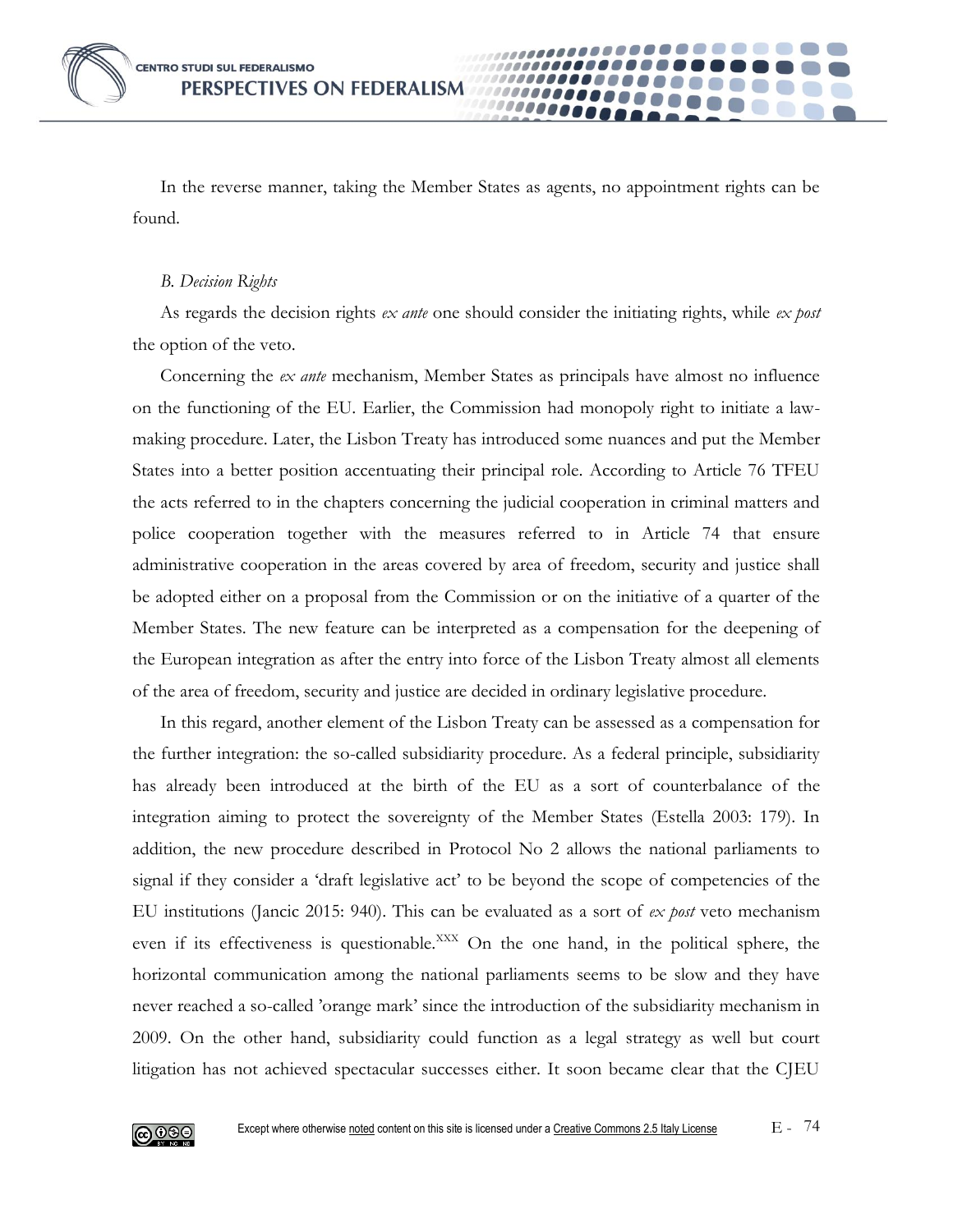was following a restrictive interpretation, and without further analysis, came to the conclusion, in the context of a directive, that due account was taken by the EU legislator of the principle of subsidiarity. In addition, in carrying out the tests provided for in Article 5 (3) TEU, the CJEU did not undertake any quantitative or qualitative analysis.<sup>XXXI</sup>

In the reverse manner, taking the Member States as agents, no decision rights can be found.

# *C. Agent Incentives*

The situation is quite different regarding agent incentives. In this case one cannot detect incentivising mechanisms *vis-á-vis* the EU as an agent. Regarding the Member States, however, the picture is more complex.

First of all, the *ex ante* trusteeship status in the case of the EU-Member State relationship cannot be conventionally interpreted. A reason for this might be that normally trusteeship would presume alternativity, the possibility to choose from among the agents but this is not the case here.

As regards the *ex post* incentives, they either motivate the Member States to fulfil effectively the policies of the EU or de-motivate them from acting opportunistically. Concerning the founding treaties, two mechanisms have to be emphasised here. The first is the excessive deficit procedure which might lead to self-disciplining measures by the Member States in order to avoid potential financial sanctions, the coercive means of remedying excessive deficits.<sup>XXXII</sup>

The second mechanism is the Article 7 procedure which aims to protect the fundamental values of the Union listed in Article 2 TEU. In connection with the mechanism the CJEU has jurisdiction to decide on the legality of the acts adopted but only in respect of the procedural requirements. Therefore, despite its legal formulation, the procedure can be evaluated as a rather political tool (Fekete and Czina 2015).

In this procedure the EU is postulated clearly as a value community and as a principal it becomes a reference point detached from the Member States. In addition, the procedure can be initiated not only by EU institutions but also by one third of the Member States, while the main decision under paragraph (1) – stating the 'clear risk of serious breach' of EU values –

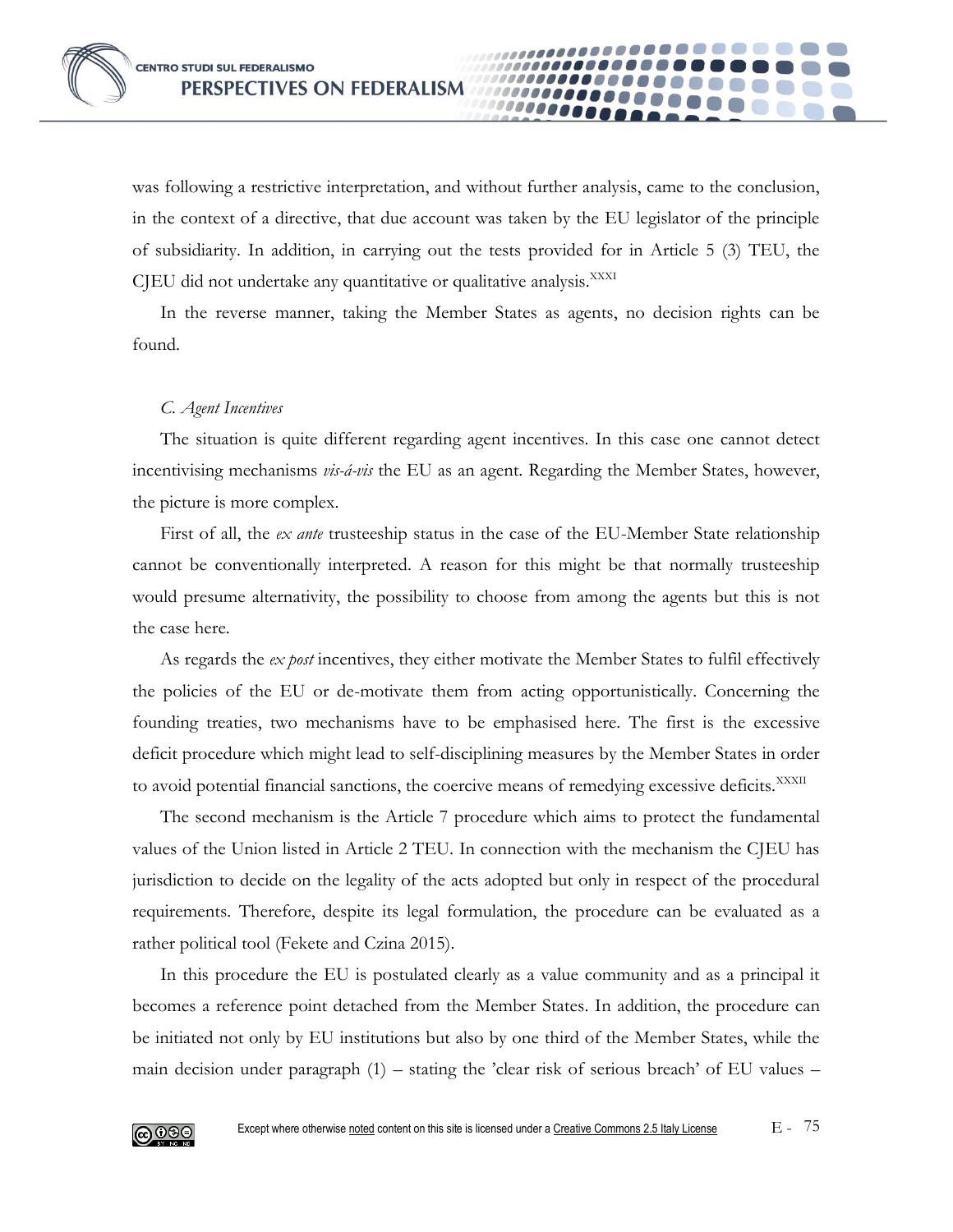should be brought by the Council and under paragraph (2) – finding the 'serious and persistent breach' of EU values – by the European Council. These elements point to the presence of the second type of agency relationship. Nevertheless, the whole procedure has never been fully applied, so its disciplining power can be contested.

100000

Furthermore, it is worth to mention a third incentivising instrument, the so-called pay-forperformance strategy which is not used at treaty level but it could be found in the rules concerning the structural funds during the multiannual financial framework of 2014-2020.XXXIII The reason for mentioning it is a recent debate on the newest multiannual financial framework that aimed to create a connection between the respect of EU values and the reception of future EU funds. In this regard, due to the ineffectiveness of the Article 7 procedure, the European Commission has drawn up a proposal for the current financial cycle to make the granting of financial assistance subject to the rule of law. The legal basis for this is Article 322 (1) (a) TFEU, and it can be considered as a new governance strategy as not the CJEU but other EU institution shall constrain the noncompliant Member State: it is the Council that should act by qualified majority upon the proposal of the Commission.<sup>XXXIV</sup>

As it could be seen above, similarly to regular contracts the founding treaties do also contain many safeguards and use many strategies to mitigate the principal-agent problem in both directions. The resulting analysis demonstrates that in many cases both the Member States and the EU have their spheres of action and their tools as principals. In this regard, a key question is the efficient functioning of the mechanism. For example, governance strategies seem to strengthen more or less the Member States, but the efficiency of the tools can be questioned (e.g. subsidiarity control). Parallel with that, there is one important exception, the incentive structure, where EU institutions seem to have stronger tools that may have financial consequences, but the efficiency of those tools is questionable as well (e.g. the so-called Article 7 procedure).

In contrast, legal strategies seem to function way more efficiently which is in connection with the legal character of the European integration (de Witte 2012: 19). Regarding the legal strategies, the central role of the Court of Justice of the European Union has to be emphasised as its mission is to balance the agency problem in both directions.<sup>XXXV</sup> Besides the clear

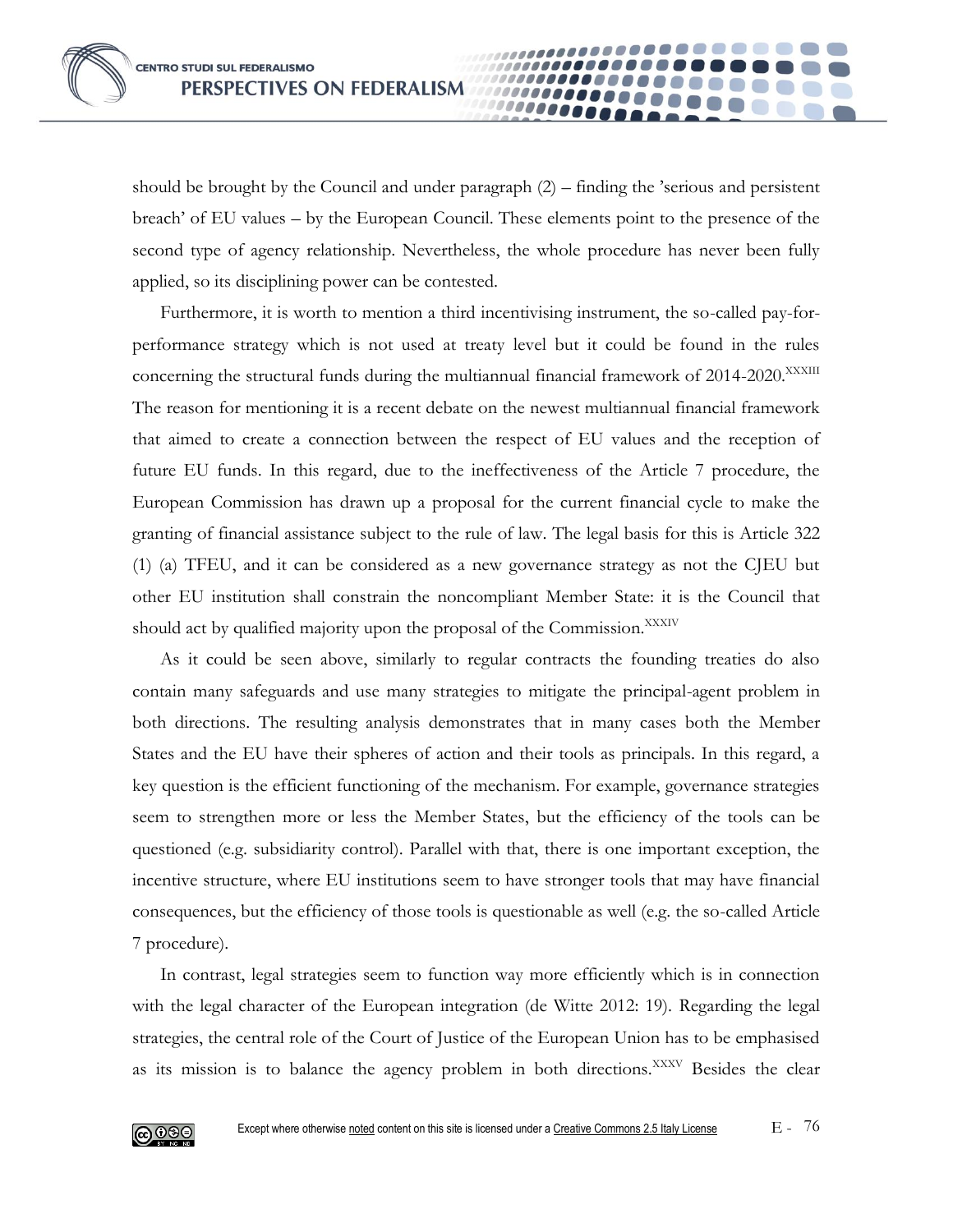functioning of the different procedures in front of the CJEU, the possibility to impose pecuniary penalties on the Member States in the context of infringement procedures under Article 260(2) and (3) TFEU provides a further strong incentivising mechanism that strengthens the efficiency of legal strategies.

# **5. Case Studies**

The following section is going to focus on the third agency relationship, and it will present first – through the case of Hungary – the special importance of the legal strategies in comparison with other strategies and then – through the series of judgements relating to judicial independence – the value community nature of the European Union.

## **5.1. The 5th Amendment of the Fundamental Law of Hungary**

In order to evaluate the efficiency of the disciplining tools, one might turn to the theory of Andrew T. Guzman as a starting point. He calls reciprocity, retaliation and reputation as 'the three Rs of compliance' and underlines the repeated nature of international interactions between the states which makes them interested in a coordinated behaviour even without an enforcement mechanism carried out by a third party (Guzman 2008: 33-45). Whilst he also distinguishes between treaties and other soft law agreements, in his opinion the 'the three Rs of compliance' make both treaties and soft law effective' (Guzman 2008: 180). Therefore, international tribunals can be effective without an enforcement mechanism because their primary role is informational: if a state does not comply with international law, it will be considered as an unreliable partner (Guzman 2008: 34, 51-54).

However, the above presented bilateral situation might change when multilateralism comes into the focus and we take into account the creation of international organisations and their dispute resolution mechanisms. To model the latter, one might turn to the deterrence theory of law and economics literature (Cooter & Ulen 2004: 492-497): a criminal will commit a crime as long as  $U_c > p * U_p$ , where  $U_c$  is the expected utility [(u)tility] from the perpetration of the crime [(c)rime], *p* is the probability of successful investigation [(p)robability] and *Up* is the

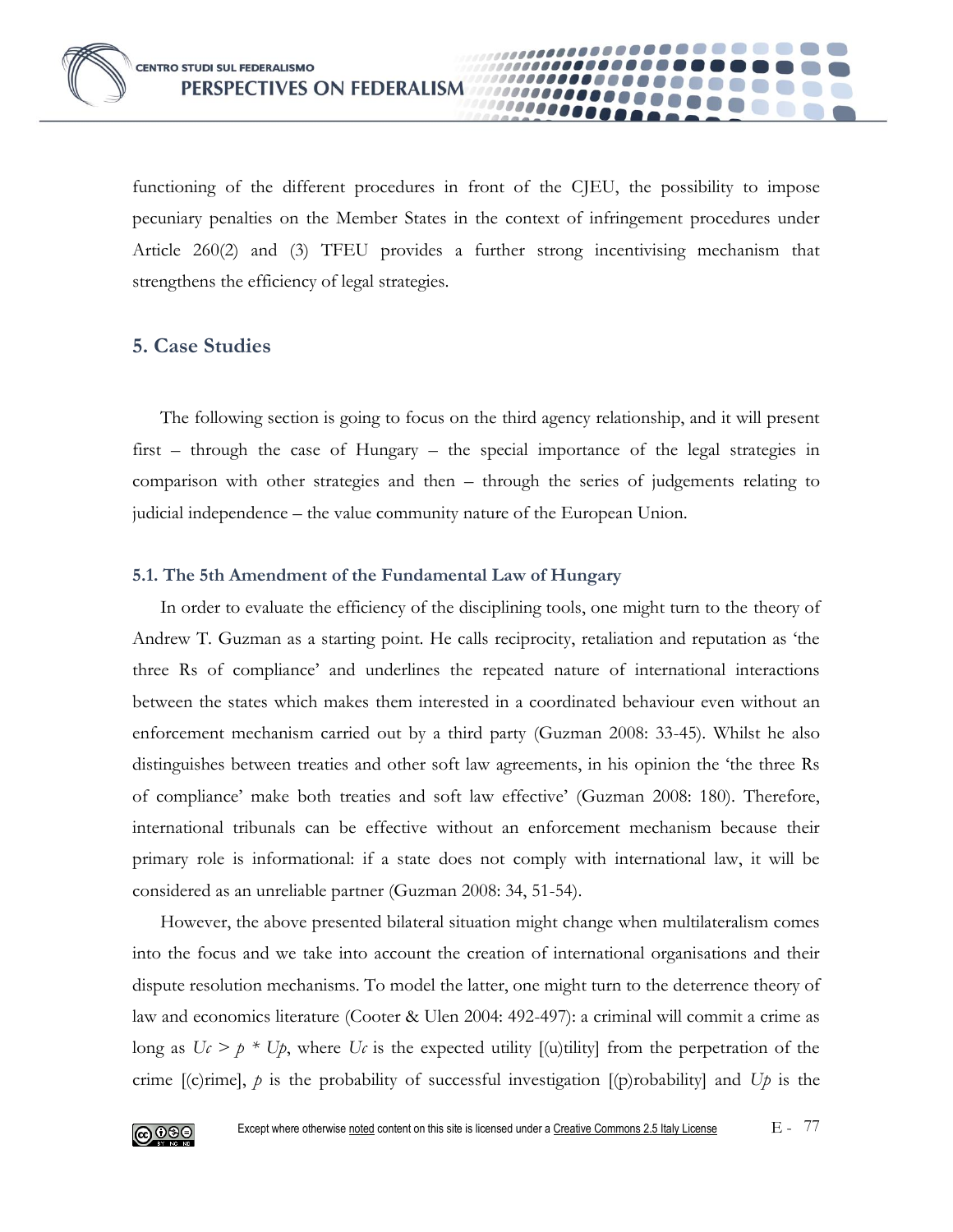decrease in utility in accordance with the degree of the punishment [(p)unishment]. Consequently, if 10 out of 10 irregular activities are duly punished by the authorities, then even the most risk-loving criminals will reconsider their actions regardless of the degree of punishment. On the contrary, if the probability of the imposition of a fine is close to zero, then however high the amount of the fine may be, nobody will take it seriously, since as *lex imperfecta*, it will never bear an actual legal consequence.

10000A

While the above formula is evidently a simplified model to depict the mechanisms of criminal actions, it can shed a new light on the international commitments, compliance or noncompliance of the states. In order to enlighten the deterrence formula presented above, there has to be a body which takes a position in cases of compliance with international and European commitments and standards. Without such a body present, the right side of the deterrence formula would be undefinable, and we would only be able to talk about unilateral commitments of states where the 'three Rs' give incentives for the states by self-interest.

The right side of the formula is composed of two elements: the probability of holding the state accountable for its failure to comply with the commitments, and the prospective legal consequences. It seems to be plausible that if the arbiter is a judicial forum with concrete discretion, the probability of uncovering the infringements and imposing sanctions is higher than in a case when a political body is empowered to adopt a simple political declaration or recommendation. There is a great institutional variety between these two extremes. For instance, the model can be further supplemented by the prestige of the international institution adopting a resolution, which can potentially be detrimental to the reputation of the state in question, and therefore it can have a stronger effect than the opinion of a not-so-reputed advisory body. Consequently, international arbiters can be represented along two imaginary coordinates, one of which represents the nature of the institutions, while the other depicts the strength of the applicable sanctions.

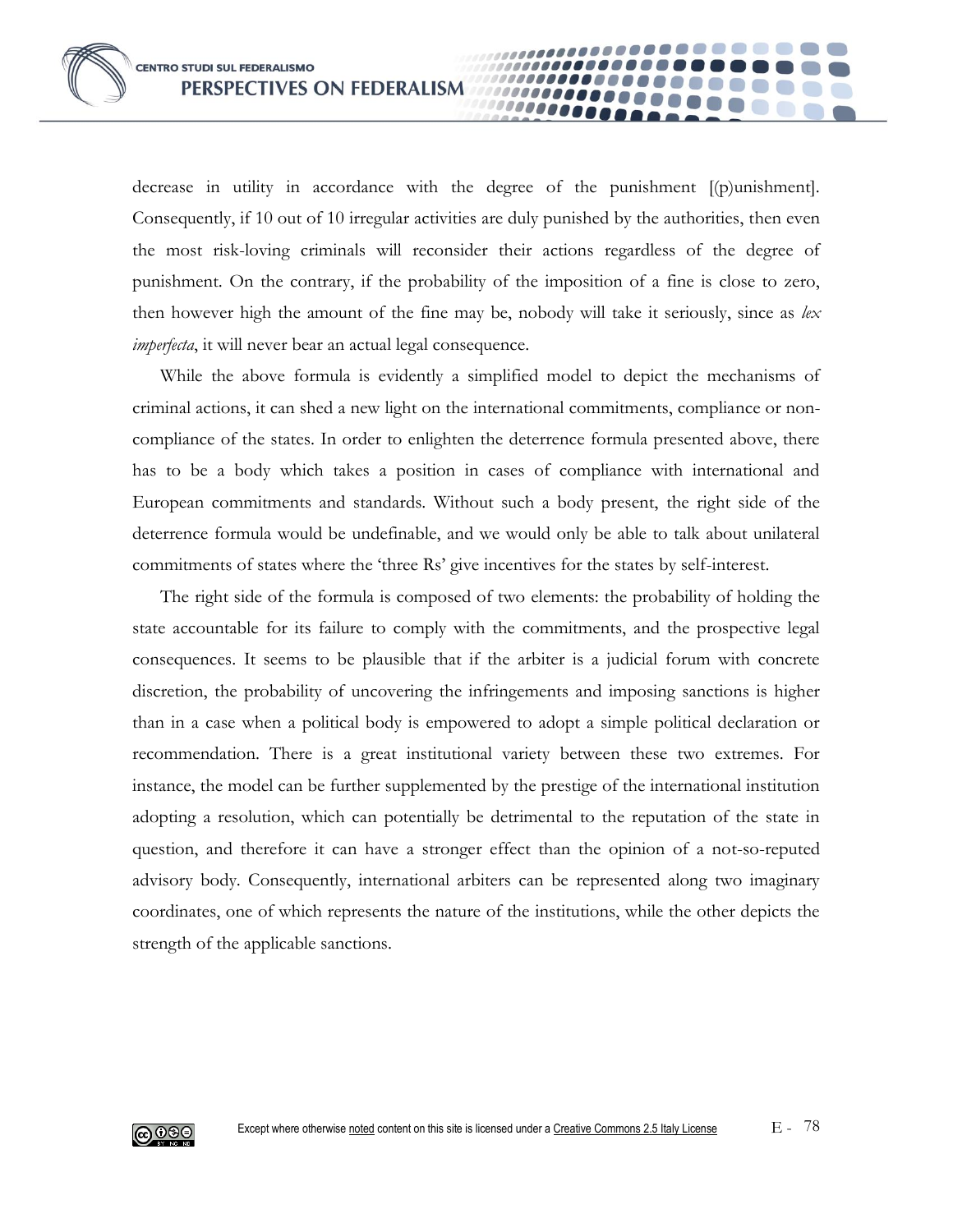

To give an example: the Venice Commission can only issue opinions, however, by virtue of its expertise and prestige, this apparently weak discretionary power can involve relatively important prestige-related consequences and that is the reason why it appears in the lower right corner of the figure. The CJEU has strong influences thanks to the infringement and other procedures, thus it is placed in the upper half of the figure. For that matter, we could also place in that corner the European Court of Human Rights, as even though its decisions are of *inter partes* effect, they serve as minimal standards for national constitutional courts<sup>XXXVI</sup> and also for the European human rights law.<sup>XXXVII</sup> At the same time, a decision about complying with an international commitment can be shaped by many other factors such as the balance between the reachable benefit and the expected sanction of non-compliance or the level of wealth of a country (Shavell 2004: 479-482). In this regard there might be a huge difference between the sanctioning powers of the ECtHR and the CJEU, as the latter can impose huge a lump sum or a penalty payment on the Member State.<sup>XXXVIII</sup>

The functioning of the above depicted applied theory is perfectly manifest in the case of the Fundamental Law of Hungary and its fifth amendment in 2013. Shortly after the fourth modification of the Fundamental Law, three international organizations reacted immediately:

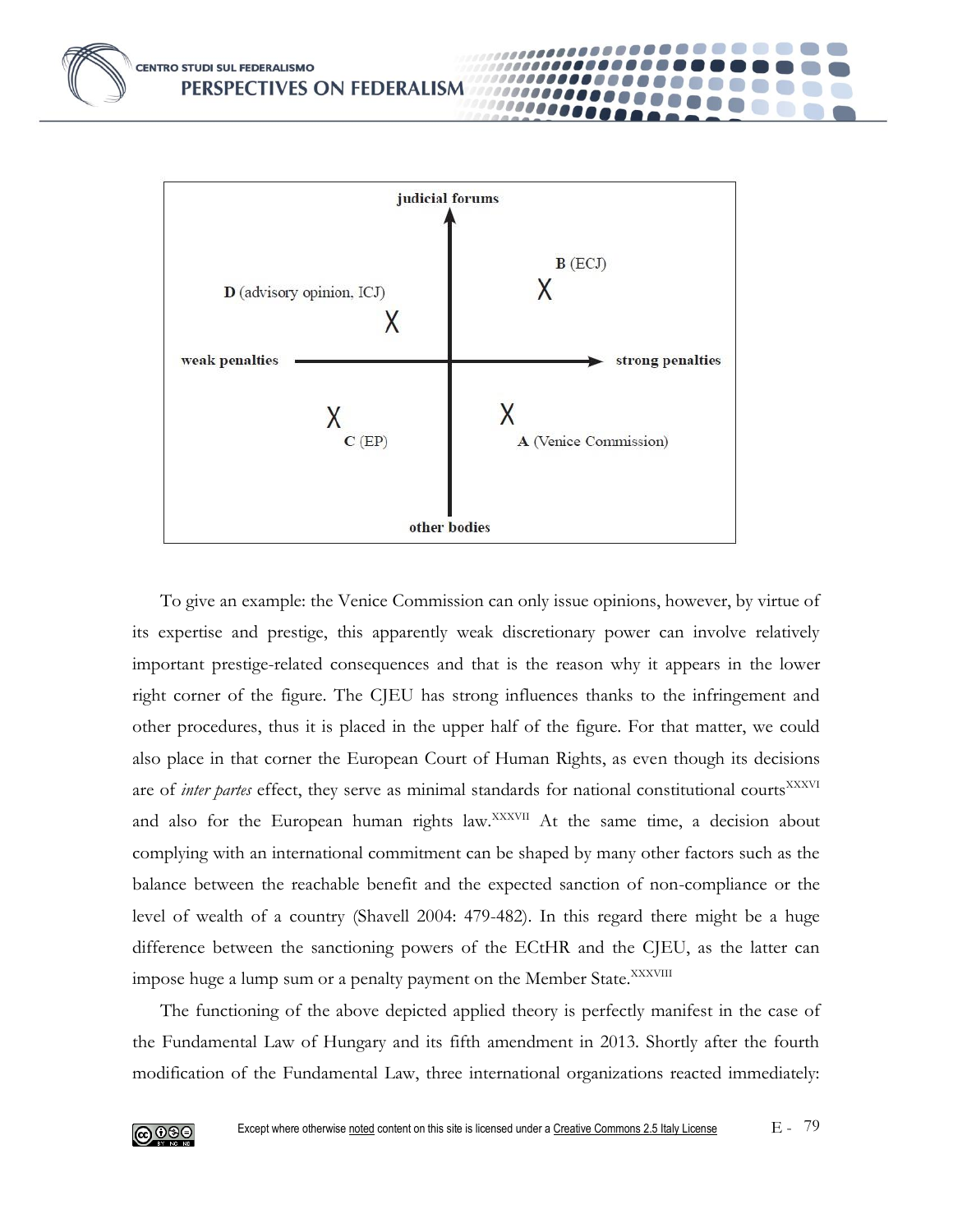the Venice Commission, which issued an opinion on the new constitutional framework, XXXIX and two other EU institutions, the European Commission and the European Parliament. The story that followed is well-known: the European Parliament accepted the so-called Tavares Report while from the part of the European Commission, Commissioner Reding held a speech in which she outlined three areas of the Fundamental Law that were considered problematic from the perspective of European standards.<sup>XL</sup> Unsurprisingly, the fifth modification corrected all three problems raised by the European Commission. However, the content of the Tavares Report and the opinion of the Venice Commission were taken into consideration to a lesser extent (Vörös 2014: 1).

100000

For this result the application of the above described deterrence theory seems to provide a plausible explanation: the possible severe legal consequences had a deterrent and thus constitution modifying effect in contrast with the possible governance strategy following the Tavares Report. Although the Commission alone cannot impose sanctions on the Member States for the Treaty opposing behaviour, being the 'guardian of the Treaties' it is a Commission competence to investigate these issues and launch an infringement proceeding which might lead to severe financial sanctions. In contrast, the European Parliament can only initiate the so-called 'nuclear bomb' procedure where the *p* component of the above presented equation converges to zero as the essence of the process can be interpreted along the second agency relationship which makes it similar to the prisoners' dilemma game with multiple actors. This means that taking into account the collective action, the so-called free-rider problem gives incentives to each Member State to exit the common retaliatory action: Member States should cooperate in order to regulate their rule-breaker partner; however, only one Member State is enough to jeopardize the procedure.<sup>XLI</sup> What remains after all is the reputational sanction carried out by the report of the European Parliament where the weight or effect depends on the credibility and the authority of the issuer organ.<sup>XLII</sup>

### **5.2. Defending the value community: the case of judicial independence**

As presented, Hungary successfully prevented the infringement procedures in 2013. In contrast, the next case study focuses mainly on the judicial reforms of Poland which landed

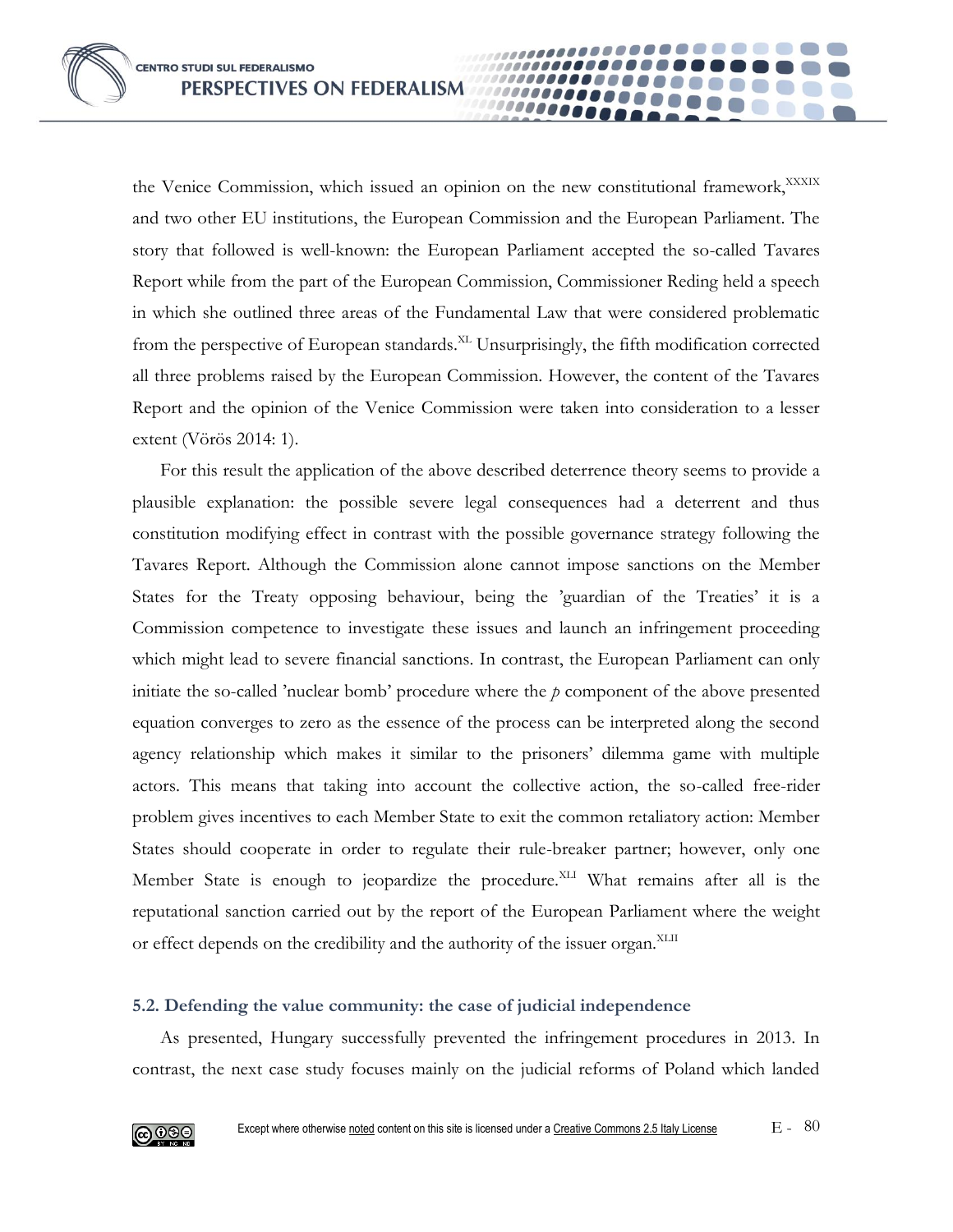before the CJEU in several rounds. The heart of these cases is the principle of judicial independence which is rooted in the common constitutional traditions of the Member States and which constitutes an essential guarantee of the rule of law. Here the focus must be put not only on the vertical dimension, according to which Member States must ensure a judicial system that guarantees the enforcement of EU law, but also on the horizontal one.<sup>XLIII</sup> Namely, the principle of mutual recognition<sup>XLIV</sup> developed in the context of the internal market and then successfully applied in the area of freedom, justice and security, makes mutual trust the driving force behind the functioning of the European Union (Lenaerts 2017: 805). If this mutual trust is lost, the whole EU legal system will become inoperable, as it might happen that the courts of some Member States question the validity of judicial decisions of a partner Member State.

As Member States are committed to EU values, there is a presumption in the European Union that Member States will ensure the independence of the judiciary (Lenaerts 2020: 31). Recently, however, Polish judicial reforms have brought many cases before the CJEU in which these fundamentals have been called into question. In addition, Polish reforms have been monitored by other relevant international actors as well: the Venice Commission has published two opinions,<sup>XLV</sup> and the European Commission initiated the Article 7 procedure.<sup>XLVI</sup>

The Polish cases were preceded by a Portuguese case<sup>XLVII</sup> which gave the CJEU an opportunity to set out important points of principle. Accordingly, in order to assess whether a body has the characteristics of a 'court', it must be taken into account among other conditions that it is independent. XLVIII As the CJEU stated, preserving the independence of the judiciary is essential given the second paragraph of Article 47 of the Charter of Fundamental Rights, and preliminary ruling mechanism provided for in Article 267 TFEU can only be initiated by a body that fulfils the condition of independence.

This case can be assessed as the prologue of the so-called Polish cases. Without presenting all the cases in detail,<sup>XLIX</sup> it is worth mentioning the act aiming at lowering of the retirement age for judges of the Supreme Court of Poland which affected nearly a third of the current members of the Supreme Court, including the president, whose constitutionally mandated sixyear-long term would have been shortened.<sup>L</sup> Under the new Polish law, the retirement age for

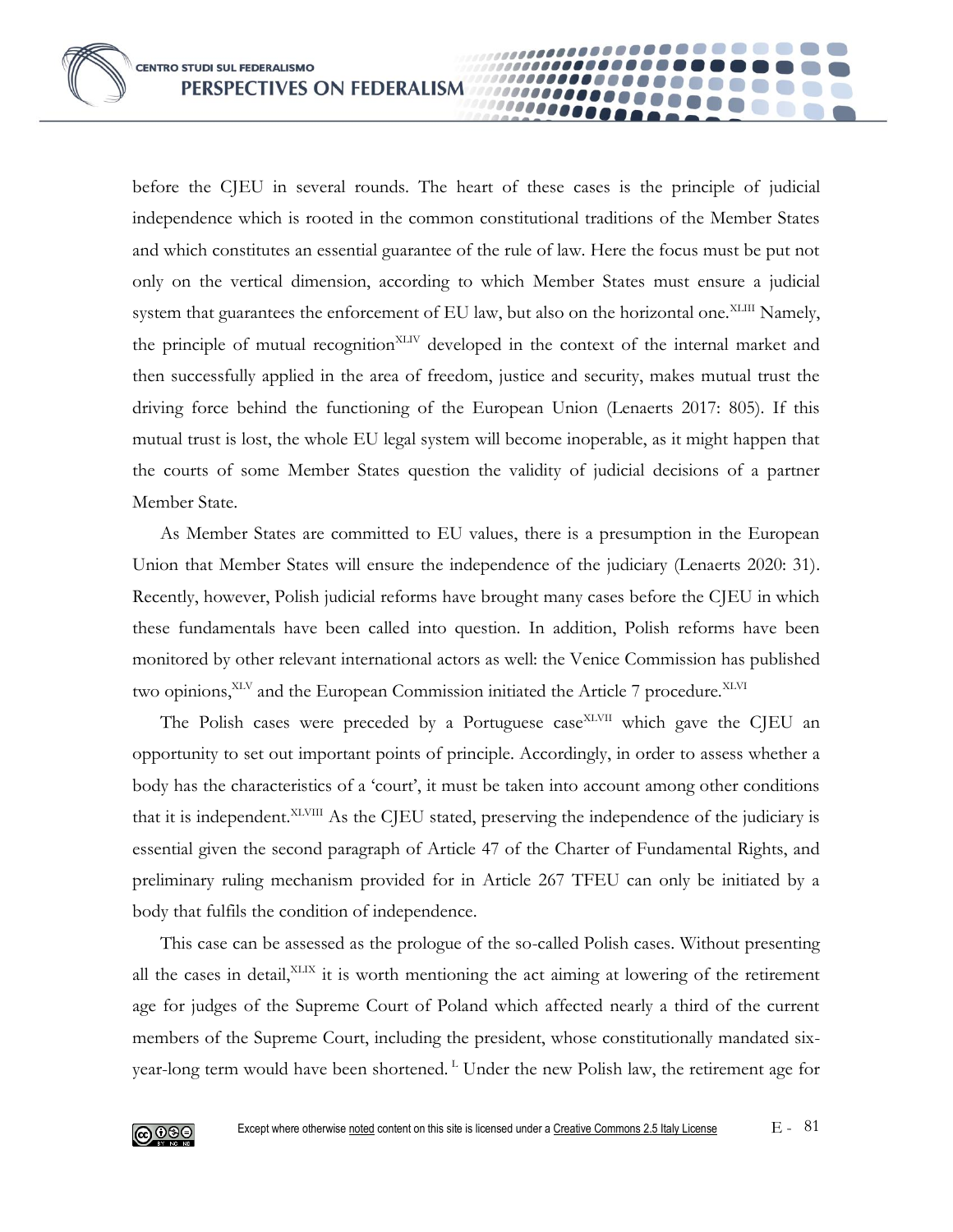judges of the Supreme Court has been reduced to 65 years. It was possible to extend the active judicial service beyond the age of 65 but this would have required the submission of an application and a health certificate. The extension should have been authorized by the President of the Republic of Poland.

The case was brought before the CJEU as an infringement proceeding. First, in order to prevent the possible and irreversible damages, the CJEU ordered the immediate suspension of the operation of the contested Polish legislation before a final decision was taken.<sup>LI</sup> Later, the provisions proved to be contrary to EU law as they violated the principle of the immovability of judges and the principle of judicial independence. The CJEU recalled in its judgement that EU law is based on the fundamental presumption that all Member States share the values referred to in Article 2 TEU with all other Member States. Although the organization of the judiciary in the Member States falls within the competence of the Member States themselves, in exercising that competence they must comply with their obligations under EU law. In the context of the case the CJEU has stated that the principle of immovability requires, *inter alia*, that judges remain in office until they reach the mandatory retirement age or until the end of their term of office, if this is for a fixed term. Exceptions to this principle can only be made if they are justified by legitimate and compelling reasons, respecting the principle of proportionality. However, in the present case, the CJEU considered that there were serious concerns about the real objectives of the reform and that any extension upon request was at the discretion of the President. On this basis, the CJEU concluded that the power of the President raises reasonable doubts as to the immunity of the judges concerned from external factors and the neutrality of the conflicting interests, thus violating Poland's obligations under the second subparagraph of Article 19 (1) TEU.<sup>LII</sup>

Another case to be highlighted concerns the newly established Disciplinary Board within the Polish Supreme Court.<sup>LIII</sup> The referring court was faced with a procedural problem, as the disputes before it concerning the retirement of Supreme Court judges fell within the exclusive jurisdiction of the newly established Disciplinary Board within the Supreme Court. The question arose as to whether, because of the latter's doubts as to its independence, it was required to disapply the national rules on the division of jurisdiction and, if so, to rule on the

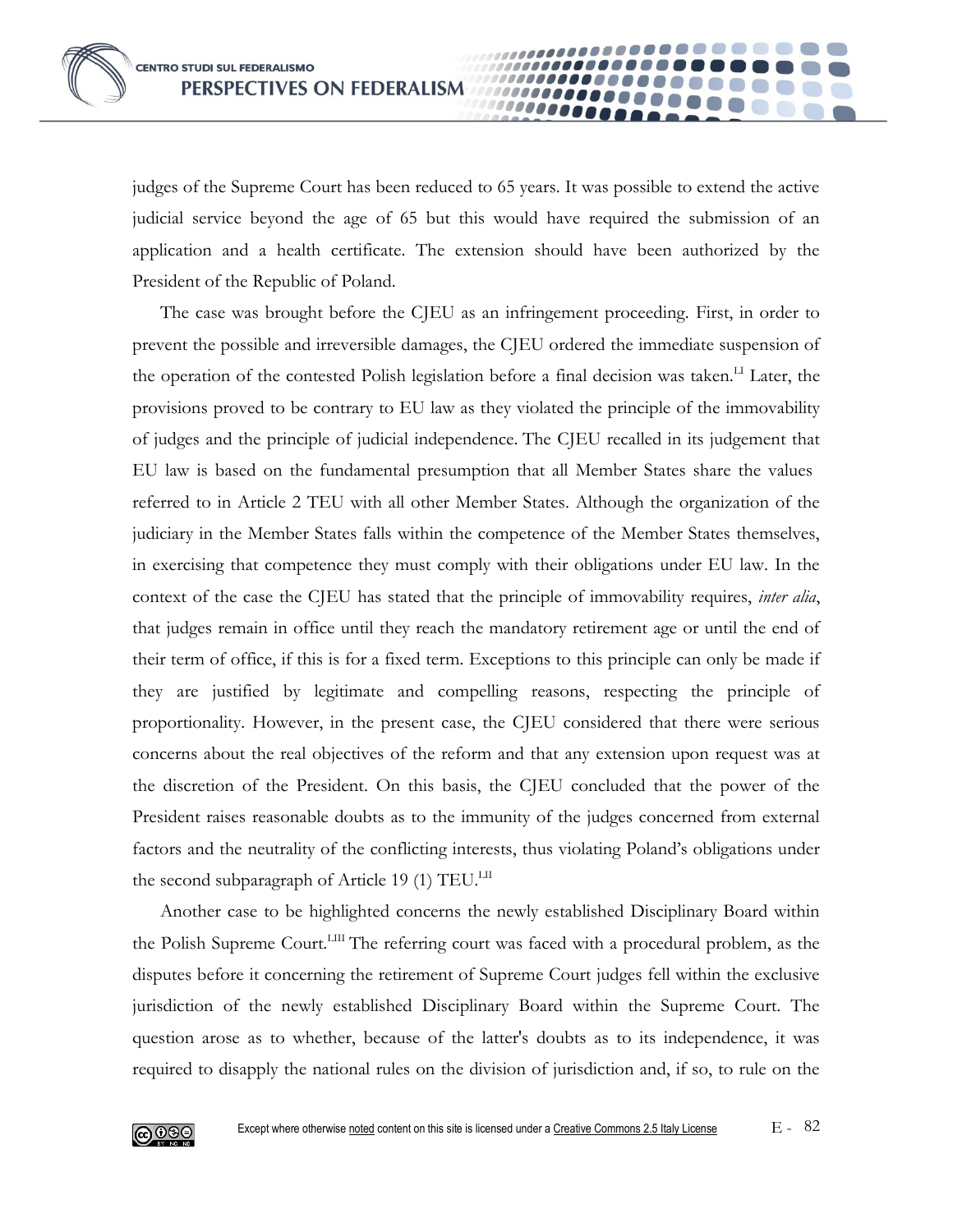substance of the dispute. The CJEU held that it was contrary to the right to an effective judicial remedy that disputes concerning the application of EU law could fall within the exclusive jurisdiction of a forum which did not constitute an independent and impartial tribunal. Based on this judgement, subsequently, the referring court held that the Disciplinary Board cannot be regarded as a tribunal for the purposes of either EU law or Polish law, but the Disciplinary Board continued to work. As a consequence, the Commission requested the CJEU, in proceedings seeking interim relief, to order Poland to adopt interim measures who decided on 8 April 2020 that Poland must immediately suspend the national provisions on the powers concerning the Disciplinary Board with regard to disciplinary cases concerning judges.LIV On 15 July 2021, this was confirmed by the judgement of the CJEU concluding that the disciplinary regime for judges in Poland is not compatible with EU law,<sup>LV</sup> and following a few months of debate, the Polish Government has finally declared that it will comply with the judgement and it will terminate the chamber of the Supreme Court devoted to disciplining judges (Sadurski 2021).

1000000

Last but not least, a recent Malta-related judgement<sup>LVI</sup> has to be highlighted. The subject of this case was the scrutiny of the constitutional rules on the appointment of Maltese judges, as amended in 2016. According to the constitutional provisions in force since 1964, the Prime Minister submits the candidates to the President of the Republic for appointment, which, according to the claimant, raises doubts regarding the independence of the judges so appointed. The only element changed in 2016 was the setup of a committee that was entrusted with the task of evaluating and commenting the applications.

The case provided an opportunity to apply Article 49 TEU as the CJEU had to examine the Maltese constitutional rules that had already received green light at the time of accession together with its amendment. The CJEU emphasized in its decision that, under Article 49 TEU, the Union brings together States which have freely and voluntarily acceded to the common values referred to in Article 2 TEU. As a result, the CJEU emphasized that

*'*compliance by a Member State with the values enshrined in Article 2 TEU is a condition for the enjoyment of all of the rights deriving from the application of the Treaties to that Member State. A Member State

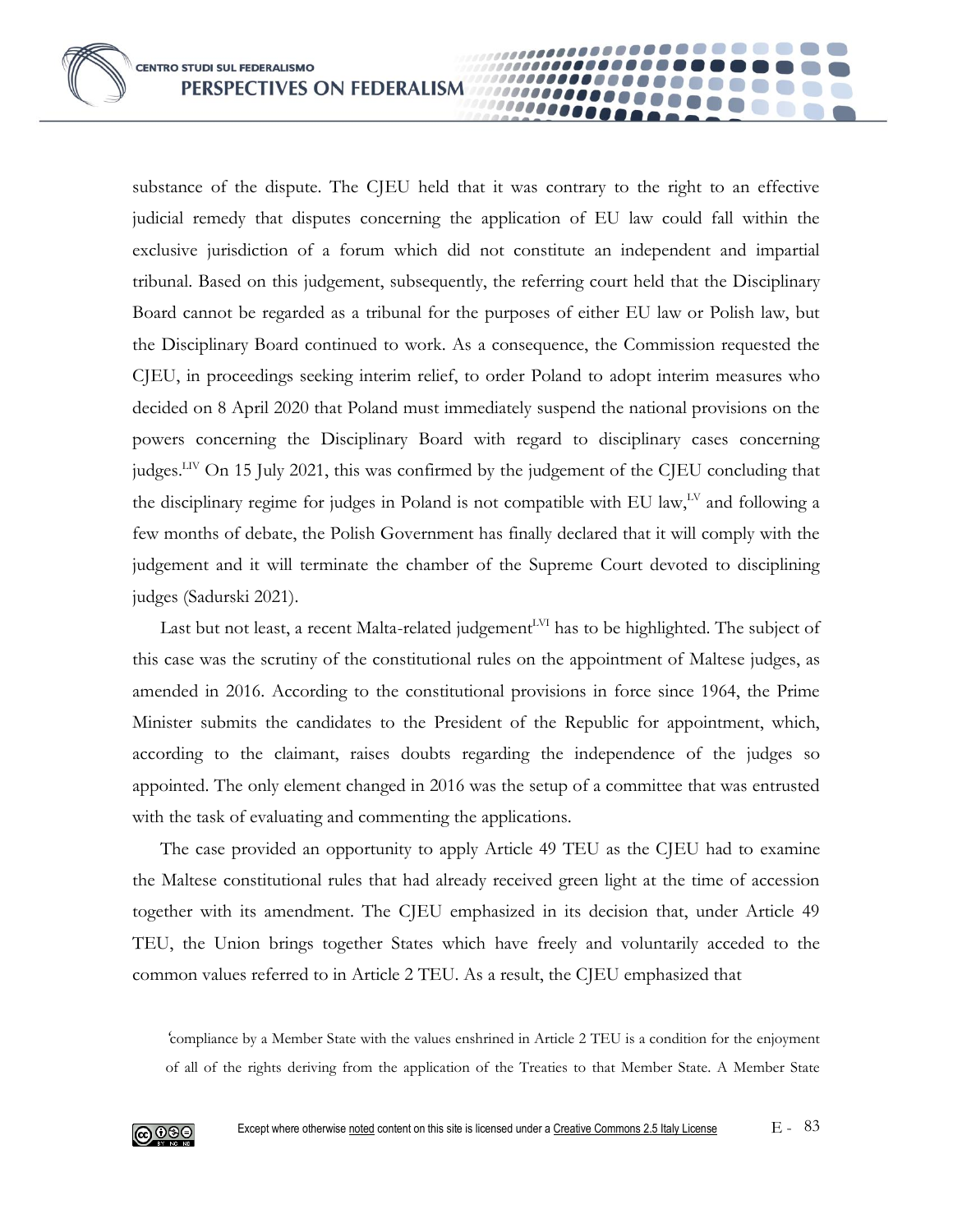cannot therefore amend its legislation in such a way as to bring about a reduction in the protection of the value of the rule of law (…) the Member States are thus required to ensure that, in the light of that value, any regression of their laws on the organisation of justice is prevented, by refraining from adopting rules which would undermine the independence of the judiciary.'LVII

As a consequence, one must see that this is a further argumentative step regarding the protection of the European Union as a value community as the judgement connected Article 2 and 19 TEU and Article 47 of the Charter of the Fundamental Rights to Article 49 TEU dealing with the accession to the European Union. As Dimitry Vladimirovich Kochenov and Aleksejs Dimitrovs formulated, the new judgement has introduced the 'non-regression' principle in EU law as a possible solution of the Copenhagen dilemma (Kochenov and Dimitrovs 2021).

# **6. Concluding Remarks**

The paper addressed the current structure of the European Union along the principalagent concept. It has revealed three agency relationships. For the first one, the EU has been established as an agent of the Member States but the multiple and diverging interests of the many contracting parties went together with high coordination costs that has led to the simplification of the decision-making rules. This has created a second type of agency problem among the Member States. In addition, the relationship between the EU institutions and the Member States seems to be even more complicated as along its functioning the EU relies on its Member States as being its agents who are meant to carry out its policies and to enforce EU law. For this third type of agency relationship the paper detected two fundamental causes. One of them is a practical reason, the shortcomings of the European bureaucracy and the second one is the postulation of the EU as a value community. Yet, one might even claim that here lies the possible federal moment of the European Union as this postulation perceives the EU as an entity detached from the Member States which can formulate normative expectations *vis*á-vis the Member States.<sup>LVIII</sup>

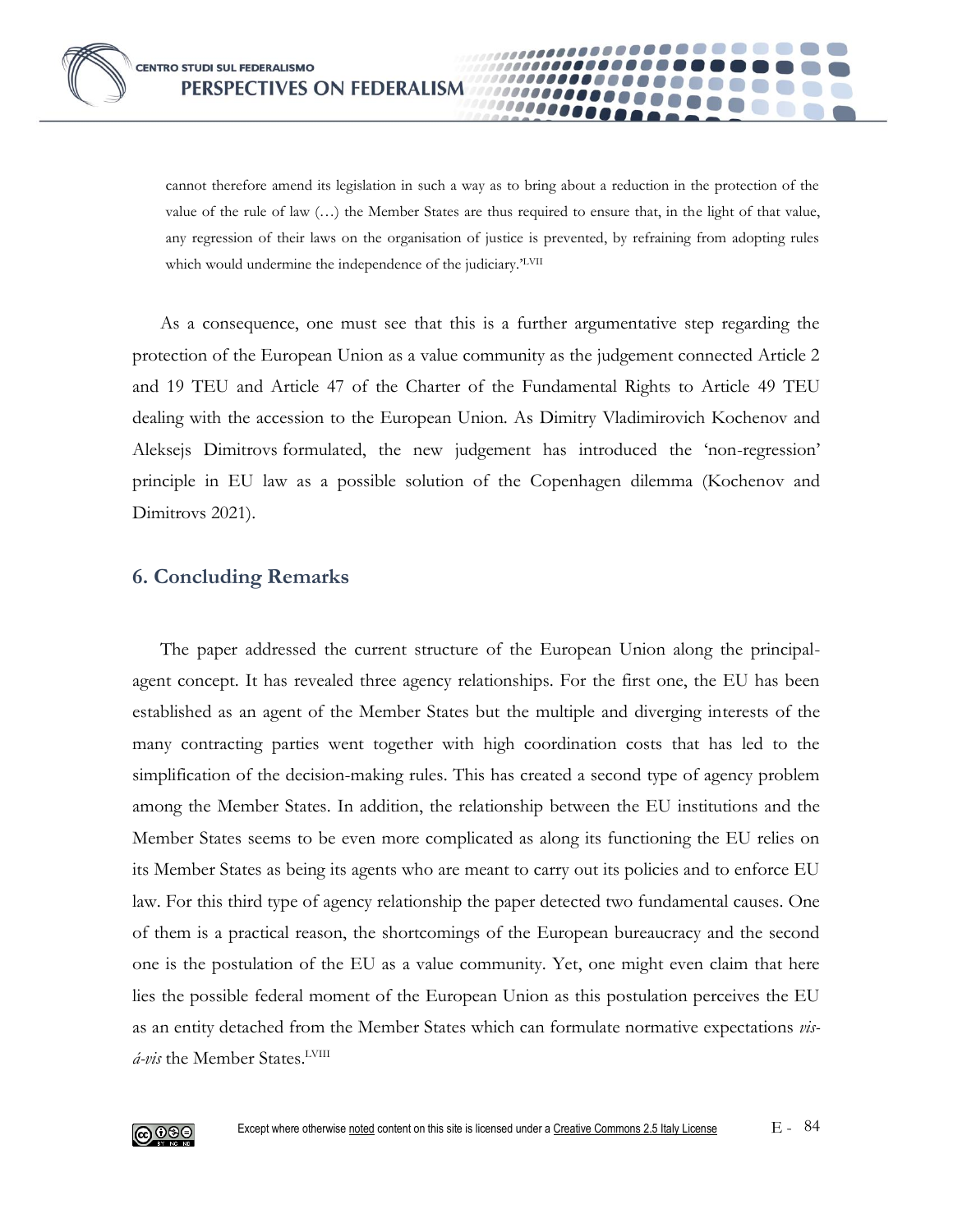As a final evaluation, a few comments have to be added here. First of all, it has to be acknowledged that while the Member States perceive the EU institutions as their agents they argue along the classical sovereignty paradigm (as illustrated by Bodin 1993: 74-87). In contrast, the *sui generis* nature of the European Union means that both the legal and the political reality is built upon the pooled sovereignty paradigm (Keohane 2002: 748. Weiler 1991: 2479). This might explain the existence of an invisible paradigmatic shift between the two visions of Europe labelled as an interest community and a value community.

.......

.......

,,,,,,,,,,,,,

11111111100 10000000

**.......** 

Secondly, the institutions of the European Union should not be treated as a whole. While the Council and the European Council can be evaluated as the playground of the second type of agency relationship, the Commission and the Parliament play an important role in the first and in the third agency relationship. In addition, the Court of Justice of the European Union has to be taken totally apart as it plays the arbiter role in between the Member States and between the Member States and other EU institutions in both directions, too.

Last but not least, the novelty of the integration process has to be outlined which is the many self-reflective decisions of the CJEU concerning the rule of law, a basic value of the European Union. Based on the Portuguese, Maltese and mainly the Polish cases presented, it can be seen that the CJEU has effectively protected the independency of the Polish judiciary through the interim measure and its judgments until now. As a result, one could provocatively state that today the engine of the European constitutionalism are those Member States who are *unwilling* to comply with the core elements of EU values<sup>LIX</sup> as they direct the Court of Justice of the European Union towards interpreting the axiological foundations of the EU, that is to say the values affirmed in Article 2 TEU.

<sup>V</sup> Accordingly many constitutional courts name the Member States as the lords of the treaties, see: 'Herren der Verträge' in BVerfGE 89, 155 (190) Maastricht decision and also the Constitutional Court of the Czech Republic in Pl.ÚS 19/08 ze dne 26.11.2008, 106.



<sup>\*</sup> Assistant Professor at the National University of Public Service, Budapest. E-mail: [orban.endre@uni-nke.hu.](mailto:orban.endre@uni-nke.hu) The author is grateful to the anonymous reviewers of *Perspectives on Federalism* for the constructive critics and is thankful to Eva Maria Belser for supporting the writing of this paper and to András Jakab for his valuable comments.

<sup>I</sup> See *Part I: Perspectives*, in Jones et al. 2012: 3-77.

II On the usage of 'paradigm' see Kuhn 1962: 130.

III In addition, there is also a market for managers who maximise profit and bulid up their reputation.

IV For other applications see Kassim 2003: 121; Egeberg 2014: 240.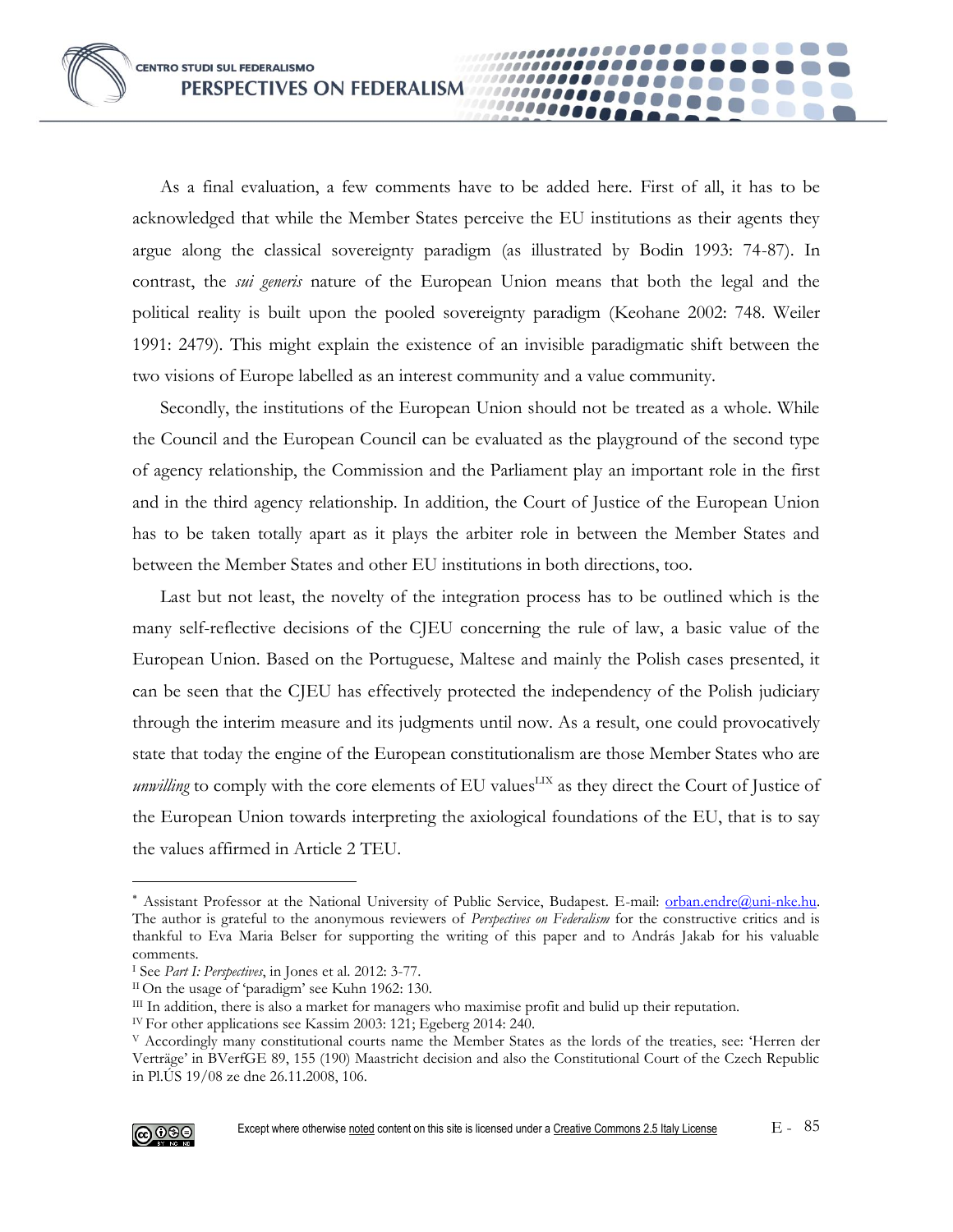VI E.g. huge companies or interest unions, see: Armour et al. 2009: 36.

VII Such an example is the multiannual financial framework but only with the restriction that the net contributor countries are compensated elsewhere. Orbán 2014: 132.

10000**0** 100000A

VIII In addition, this approach enables the grouping of the Member States not only as big *versus* small, but also as more and less developed ones or old *versus* new Member States. See Schelkle 2012: 278; Lequesne 2012: 267.

IX Articles 244-250 Treaty on the Functioning of the European Union [hereinafter TFEU] (COM), Article 317 TFEU (Implementation of the Budget), Articles 101-106 TFEU (Rules on Competition) and one must note the phenomena of the so-called 'agencification' as well. Szegedi 2014: 298.

<sup>X</sup> The original philosophical meaning of subsidiarity concentrates on the protection and the strengthening of the autonomy of lower levels and communities. Minnerath 2008: 52.

XI 'As the Court of Justice has repeatedly held, the founding treaties of the EU, unlike ordinary international treaties, established a new legal order, possessing its own institutions, for the benefit of which the Member States thereof have limited their sovereign rights, in ever wider fields, and the subjects of which comprise not only those States but also their nationals (see, in particular, judgments in van Gend & Loos, 26/62, EU:C:1963:1, p. 12, and Costa, 6/64, EU:C:1964:66, p. 593, and Opinion 1/09, EU:C:2011:123, paragraph 65).' ECJ, Opinion 2/13 of the Court, ECLI:EU:C:2014:2454, para 157.

XII Or common law courts of the EU as Koen Lenaerts names. Lenaerts 2020: 30.

XIII Article 267 TFEU.

XIV See the series of judgements on judicial independece starting with ECJ, Case C-64/16, *Associação Sindical dos Juízes Portugueses*, ECLI:EU:C:2018:117.

XV European Parliament, *Report on the situation of fundamental rights: standards and practices in Hungary.*  $(2012/2130(\text{INI}))$   $(2013)$ ,  $\frac{\text{http://www.europar.l.europa.eu/sides/getDoc.do?pubRef=4.015}}{2012}$ [//EP//TEXT+REPORT+A7-2013-0229+0+DOC+XML+V0//en;](http://www.europarl.europa.eu/sides/getDoc.do?pubRef=-//EP//TEXT+REPORT+A7-2013-0229+0+DOC+XML+V0//en) Lili Bayer & Maïa De La Baume, *European Parliament report calls for sanctions procedure against Hungary,* [https://www.politico.eu/article/viktor-orban-european](https://www.politico.eu/article/viktor-orban-european-parliament-report-judith-sargentini-calls-for-sanctions-procedure-against-hungary/)[parliament-report-judith-sargentini-calls-for-sanctions-procedure-against-hungary/.](https://www.politico.eu/article/viktor-orban-european-parliament-report-judith-sargentini-calls-for-sanctions-procedure-against-hungary/)

XVI European Commsission, *A new EU Framework to strengthen the Rule of Law*. COM(2014) 158 final.

XVII European Commission, *Communication from the Commission to the Council and the European Parliament on Article 7 of the Treaty on European Union. Respect for and promotion of the values on which the Union is based.* COM(2003) 606 final; 6. Scheppele 2016: 105.

XVIII Venice Commission, *Rule of Law Checklist*, CDL-AD(2016)007. In effect, the European Commission in its Communication from April 2019 explicitly refers to the Checklist as a possible source of the European understanding of the rule of law. European Commsission, *Communication from the Commission to the European Parliament, the European Council and the Council. Further strengthening the Rule of Law within the Union.* COM/2019/163 final. III.

XIX E.g. ECJ, Cas[e C-619/18,](https://europeanlawblog.eu/2019/07/08/thickening-up-judicial-independence-the-ecj-ruling-in-commission-v-poland-c-619-18/) *European Commission v. Poland,* ECLI:EU:C:2019:924.

XX Opinion of the Advocate General Maduro, ECJ, Case C-380/05, *Centro Europa*, 2007 ECR I-349, para 14. Bogdandy et al. 2012: 489.

XXI For a critique of Habermas, see Grimm 2017: 51.

XXII In this regards national constitutional courts have developed different constitutional reservations (human rights, *ultra vires* and constitutional identity based reservations) which – as extra-contractual tools – intend to show that in spite of the conferred powers, sovereignty and *Kompetenz-Kompetenz* remain at Member State level. See: Claes & Reestman 2015: 917. Konstadinides 2011: 195.

XXIII Armour et al. 2009: 39-45.

XXIV Article 263 TFEU.

XXV Article 265 TFEU. Craig & de Búrca 1996: 452-455, 483-487.

XXVI Article 258 TFEU. Schäfer 2014: 82-94.

XXVII ECJ, Case C-621/18, *Wightman*, ECLI:EU:C:2018:999.

XXVIII See for example the election of Jean-Claude Juncker.

XXIX Article 15 paragraph (5) TEU.

XXX There were only three yellow signals. Monti II on a draft regulation, the second on the establishment of a European Public Prosecutor's Office and the third on the Posting of Workers Directive.

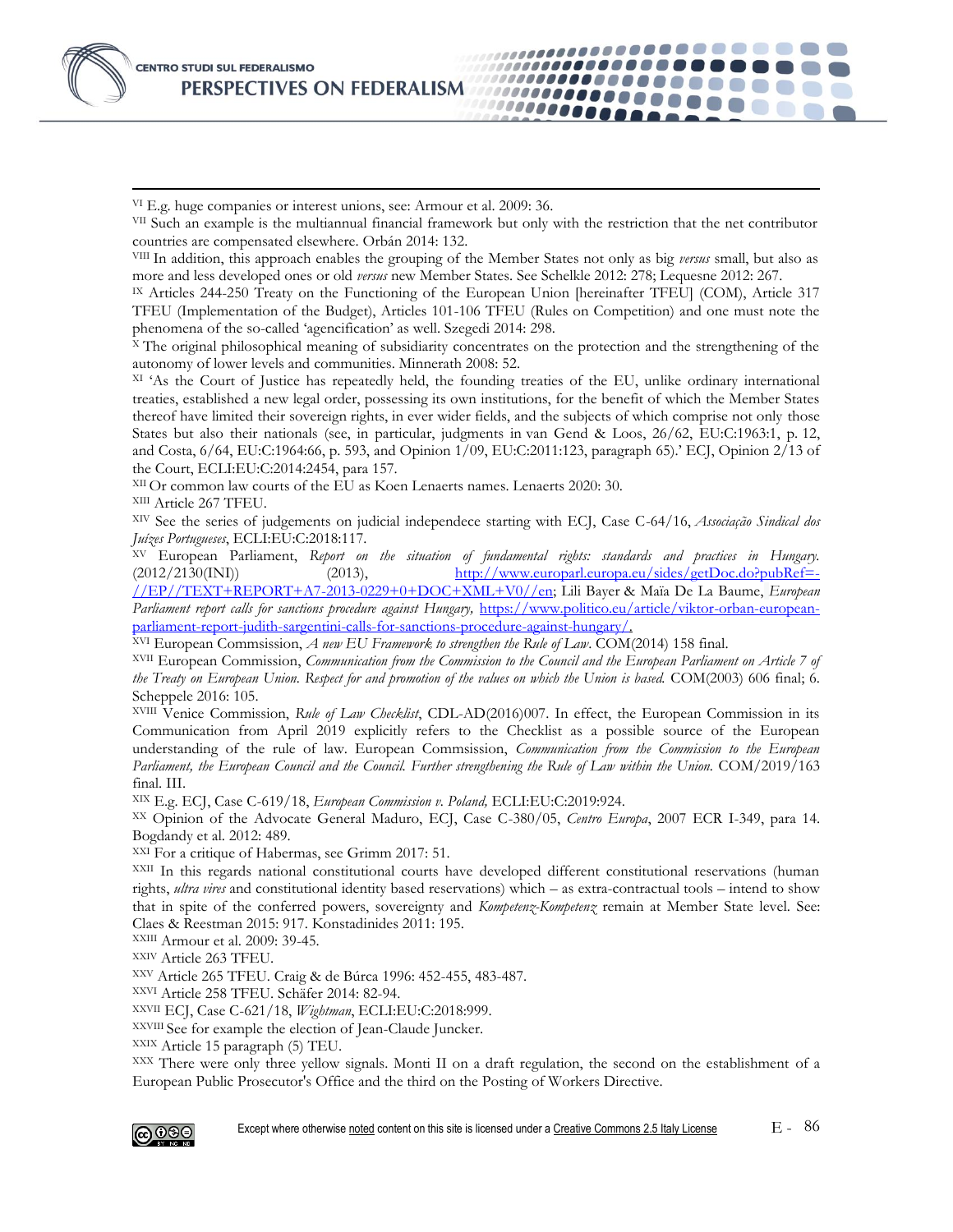

XXXI ECJ, Case C-84/94, *United Kingdom v. Council,* ECLI:EU:C:1996:431; ECJ, Case C-491/01, *R v. Secretary of State for Health, ex parte Imperial Tobacco*, ECLI:EU:C:2002:741.177–185.

......**..** 10000000 .......

XXXII Article 126 paragraph (9) and (11) TFEU.

XXXIII European Parliament and the Council, *Regulation No 1303/2013 of 17 December 2013.*

XXXIV European Parliament and the Council, *Regulation No 2020/2092 of 16 December 2020, on the General regime of*  conditionality for the protection of the Union budget. For the recent legal debate concerning the entry into force of the mechanism see: Alemanno & Chamon 2020.

XXXV The CJEU can be assessed as a special constitutional court within the EU, see: Tridimas 1996: 206.

XXXVI E.g. Decision no 61/2011 (VII. 13.) of the Constitutional Court of Hungary.

XXXVII Article 53 of the EU Charter of Fundamental Rights.

XXXVIII Article 260 TFEU.

XXXIX Venice Commission, *Opinion On The Fourth Amendment To The Fundamental Law Of Hungary*, CDL-AD(2013)012.

XL Viviane Reding, *Hungary and the Rule of Law - Statement of the European Commission in the Plenary Debate of the European Parliament*, https://ec.europa.eu/commission/presscorner/detail/ro/SPEECH\_13\_324</u>. The three areas were: the introduction of an ad-hoc tax on Hungarian citizens after CJEU judgements; the power of the President of the National Office for the Judiciary to transfer cases from one court to another; and the restrictions on the publication of political advertisements during election campaigns.

XLI Similar events can be seen also nowadays as Member States are reluctant to carry on with the Article 7 procedure even after the adoption of the Sargentini Report.

XLII Similar efficiency problems arise in connection with the Sargentini report which has triggered the Article 7 procedure without any result. In contrast, the so-called value related CJEU proceedings have reached more spectacular results. See the 'information on values-related infringement proceedings':

[https://www.asktheeu.org/en/request/6115/response/19716/attach/html/6/st14022.en18.pdf.html.](https://www.asktheeu.org/en/request/6115/response/19716/attach/html/6/st14022.en18.pdf.html)

XLIII For example when Polish courts had issued three European Arrest Warrants in order to prosecute LM, a Polish national, for illicit drug trafficking, the Irish High Court was awaiting an answer as to what information and guarantees, if any, it should obtain from the issuing judicial authority in order to rule out the post-transfer risks in the context of the Article 7 procedure launched against Poland. ECJ, Case C-216/18, *PPU Minister for Justice and Equality v. LM,* ECLI:EU:C:2018:586. Sonnevend 2018.

XLIV ECJ, Case C-120/78, *Rewe-Zentral*, ECLI:EU:C:1979:42.

XLV Venice Commission, *Opinion on the Draft Act Amending the Act on the National Council of the Judiciary, on the Draft Act Amending the Act on The Supreme Court, Proposed by the President Of Poland, and on the Act on The Organisation of Ordinary Courts*, CDL-AD(2017)031-e; Venice Commission, *Urgent Joint Opinion on the Amendments to the Law on Organisation on the Common Courts, the Law on the Supreme Court and other Laws*, CDL-PI(2020)002-e.

XLVIEureopean Commission, *Reasoned Proposal in Accordance with Article 7(1) of the Treaty on European Union Regarding the Rule of Law in Poland,* COM(2017) 835 final.

XLVII ECJ, Case C-64/16, *Associação Sindical dos Juízes Portugueses*, ECLI:EU:C:2018:117.

XLVIII *Id.* at para 44.

XLIX For an overview see: Madarasi & György 2021: 92-94.

<sup>L</sup> ECJ, Case C-619/18, *Commission v. Poland,* ECLI:EU:C:2019:924.

LI ECJ, Case C-619/18R, *Commission v. Poland,* ECLI:EU:C:2018:852 and ECLI:EU:C:2018:1021.

LII Another infringement case concerned the Polish law of 12 July 2017 which reduced the retirement age for judges of ordinary courts and prosecutors to 60 for women and 65 for men, and the early retirement age limit for judges of the Supreme Court. See: ECJ, Case C-192/18, *Commission v. Poland,* ECLI:EU:C:2019:924.

LIII ECJ, Case C-585/18, *A.K.*, ECLI:EU:C:2019:982.

LIV ECJ, Case C-791/19R, *Commission v. Poland,* ECLI:EU:C:2020:277.

LV ECJ, Case C-791/19, *Commission v. Poland*, ECLI:EU:C:2021:596.

LVI ECJ, Case C-896/19, *Reppublika*, ECLI:EU:C:2021:311.

LVII *Id.* at 63-64.

LVIII 'A European *Marbury v. Madison* is yet to come.' Jakab 2013.

LIX For a further Hungarian example see: Vadász 2019.

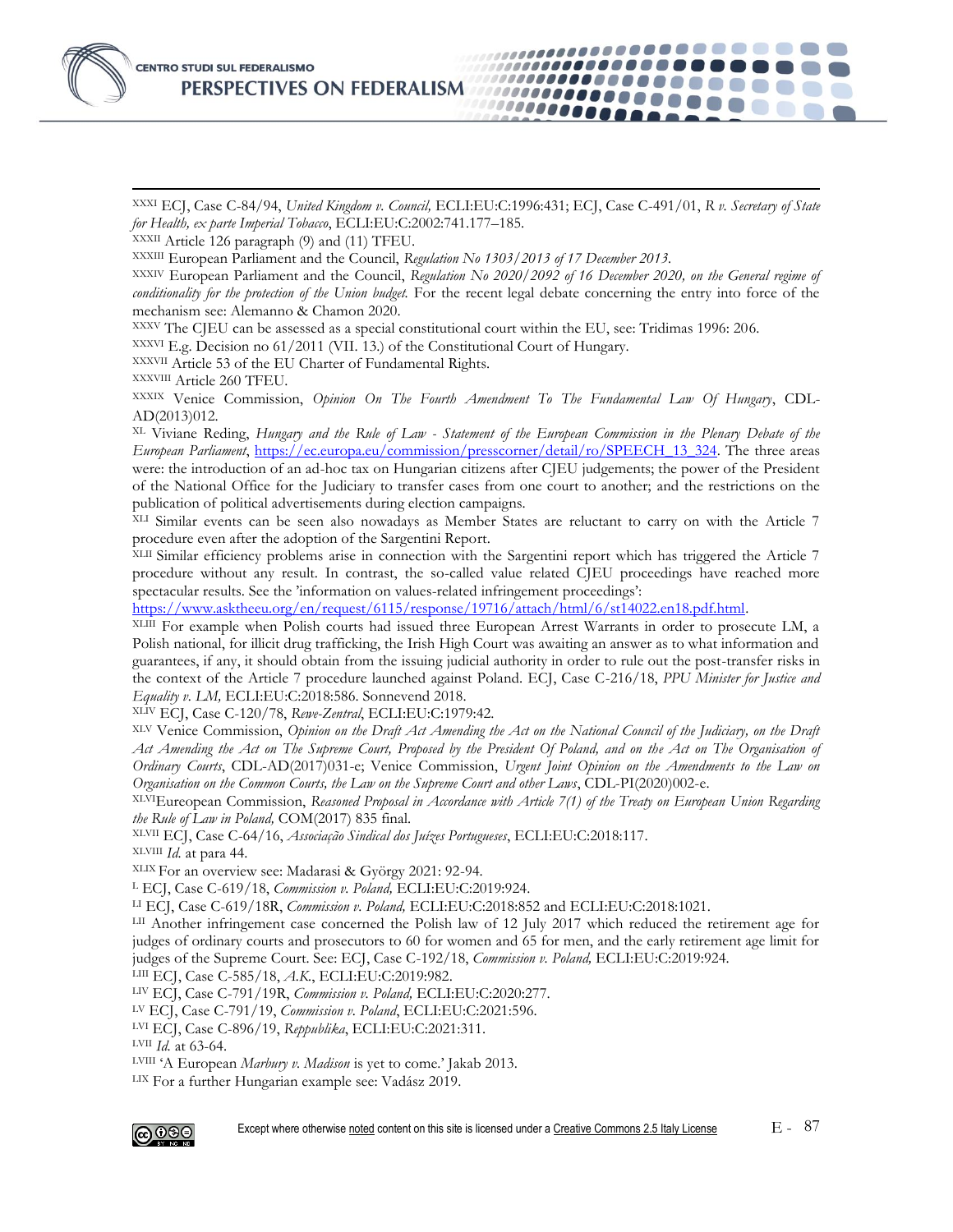#### **References**

• Alemanno, Alberto – Chamon, Merijn, 2020, *'To Save the Rule of Law you Must Apparently Break It', VerfBlog,* [https://verfassungsblog.de/to-save-the-rule-of-law-you-must-apparently-break-it/.](https://verfassungsblog.de/to-save-the-rule-of-law-you-must-apparently-break-it/)

10000000 10000000

,,,,,,,,,,,,,,,,,,,,,

- John Armour et al., 2009, 'Agency Problems and Legal Strategies' in Reinier Kraakma et al. (eds.), *The Anatomy of Corporate Law: A Comparative and Functional Approach*, New York, Oxford University Press, 35-53.
- Loïc Azoulai & Renaud Dehousse, 2012, 'The European Court of Justice and the Legal Dynamics of Integration' in Erik Jones et al (eds.), *The Oxford Handbook of the European Union*, Oxford, Oxford University Press, 350-364.
- Chris J. Bickerton, 2012, *European Integration: From Nation-States to Member States,* Oxford, Oxford University Press.
- Jean Bodin, 1993, *Les six livres de la République,* Paris, Gérard Mairet.
- Armin von Bogdandy et al., 2012, 'Reverse Solange Protecting the essence of fundamental rights against EU Member States', *Common Market Law Review,* 49 (2): 489–519.
- Armin von Bogdandy, 2019, '*Fundamentals on Defending European Values', VerfBlog,* [https://verfassungsblog.de/fundamentals-on-defending-european-values/.](https://verfassungsblog.de/fundamentals-on-defending-european-values/)
- Armin von Bogdandy, 2010, 'The Constitutional Approach to EU Law From Taming Intergovernmental Relationships to Framing Political Process*'* in Armin von Bogdandy and Jürgen Bast (ed.), *Principles of European Constitutional Law*, Oxford, Hart&CH Beck, 1-10.
- Simone Bunse & Kalypso Aude Nicolaidis, 2012, 'Large versus Small States: Anty-Hegemony and The Politics of Shared Leadership', in Erik Jones et al. (eds.), *The Oxford Handbook of the European Union*, Oxford, Oxford University Press, 249-266.
- Michael Burgess, 2006, *Comparative Federalism, Theory and Practice*, New York London, Taylor & Francis, Routledge.
- Monica Claes & Jan-Herman Reestman, 2015, 'The Protection of National Constitutional Identity and the Limits of European Integration at the Occasion of the Gauweiler Case', *German Law Journal,* 16 (4): 917-970.
- Robert Cooter & Thomas Ulen, 2004, *Law and Economics*, Richmond, Addison-Wesley.
- Luigi Corrias, 2016, 'Populism in a Constitutional Key: Constituent Power, Popular Sovereignty and Constitutional Identity', *European Constitutional Law Review,* 12 (1): 6-26.
- Paul Craig & Gráinne de Búrca, 1996, *EC Law. Text, Cases & Materials,* Oxford, Clarendon.
- Paul Craig, 2004, 'Competence: Clarity, Conferral, Containment and Consideration'*, European Law Review,* 29 (3): 323-344.
- Gráinne de Búrca, 2016, ['Crisis and Opportunity: Responding to the Brexit Vote',](http://feedproxy.google.com/~r/I-CONnect/~3/dz3aHwLE4UI/?utm_source=feedburner&utm_medium=email) *I·CON* 14 (3): 537-544.
- Bruno de Witte, 2012, 'The European Union as an international legal experiment' in Grainne de Burca and Joseph H. H. Weiler (eds.), *The Worlds of European Constitutionalism*, Cambridge, Cambridge University Press, 19-56.
- Morten Egeberg, 2014, 'The European Commission. From Agent to Political Institution', *Public Adminstration,* 92 (1): 240-246.
- Antonio Estella, 2003, *The EU Principle of Subsidiarty and its Critique,* Oxford, Oxford University Press.
- Balázs Fekete, Veronika Czina, 2015, 'Article 7 of the Treaty on European Union is it really a nuclear weapon?', [http://hpops.tk.mta.hu/en/blog/2015/04/article-7-of-the-treaty-on-european-union.](http://hpops.tk.mta.hu/en/blog/2015/04/article-7-of-the-treaty-on-european-union)
- Dieter Grimm, 2017, *The Constitution of European Democracy,* Oxford, Oxford University Press.
- Andrew T. Guzman, 2008, *How International Law Works*, Oxford, Oxford University Press.
- Jürgen Habermas, 2012, *The Crises of the European Union: A Response,* Cambridge, Polity Press.
- Christopher Harding, 2000, 'The Identity of European Law: Mapping Out the European Legal Space', *European Law Journal,* 6 (2):128-147.

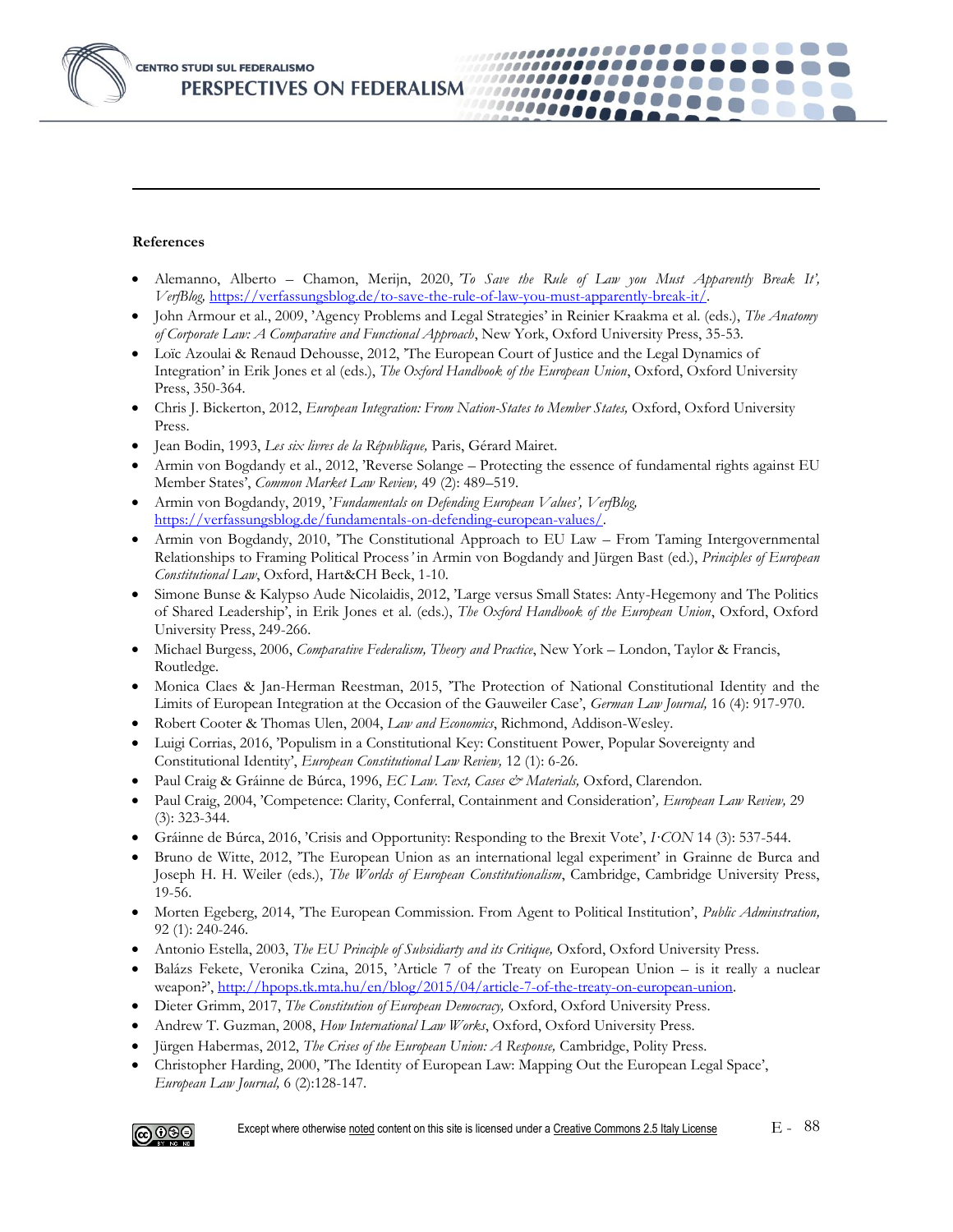

• Turkuler Isiksel, 2016, *Europe's Functional Constitution: A Theory of Constitutionalism beyond the State,* Oxford, Oxford University Press.

,,,,,,,,,,,,,,,,,,,,,,

100000000000

11111111000 100000000

- András Jakab, Dimitry Kochenov (eds.), 2016, *The Enforcement of EU Law and Values*, Oxford, Oxford University Press.
- András Jakab, 2013, '*Supremacy of the EU Charter in National Courts in Purely Domestic Cases', VerfBlog,* [https://verfassungsblog.de/the-eu-as-a-community-of-human-rights/.](https://verfassungsblog.de/the-eu-as-a-community-of-human-rights/)
- Davor Jancic, 2015, 'The Game of Cards: National Parliaments in the EU and the Future of the Early Warning Mechanism and the Political Dialogue'*, Common Market Law Review* 52 (4): 939-975.
- Erik Jones et al., 2012, *The Oxford Handbook of the European Union*, Oxford: Oxford University Press.
- Louis Kaplow, 1992, 'Rules versus Standards: An Economic Analysis'*, Duke Law Journal,* 42 (3): 557-629.
- Hussein Kassim, 2003, 'The Principal-Agent Approach and the Study of the European Union: Promise Unfulfilled?'*, Journal of European Public Policy,* 10 (1): 121-139.
- R. Daniel Kelemen, 2007, 'Built to Last? The Durability of EU federalism', [http://fas](http://fas-polisci.rutgers.edu/dkelemen/research/Kelemen_DurabilityOfEUFederalism.pdf)[polisci.rutgers.edu/dkelemen/research/Kelemen\\_DurabilityOfEUFederalism.pdf](http://fas-polisci.rutgers.edu/dkelemen/research/Kelemen_DurabilityOfEUFederalism.pdf)
- R. Daniel Kelemen & Laurent Pech, 2019, 'The Uses and Abuses of Constitutional Pluralism: Undermining the Rule of Law in the Name of Constitutional Identity in Hungary and Poland'*, Cambridge Yearbook of European Legal Studies* (21): 59-74.
- Robert O. Keohane, 2002, 'Ironies of Sovereignty: The European Union and the United States', *Journal of Common Market Studies,* 40 (4): 743-765.
- Dimitry Kochenov, 2015, 'Biting Intergovernmentalism: The Case for the Reinvention of Article 259 TFEU to Make It Viable Rule of Law Enforcement'*, Jean Monnet Working Paper* 11.
- Dimitry Vladimirovich Kochenov & Aleksejs Dimitrovs, 2021, 'Solving the Copenhagen Dilemma: The Repubblika Decision of the European Court of Justice', *VerfBlog*, [https://verfassungsblog.de/solving-the](https://verfassungsblog.de/solving-the-copenhagen-dilemma/)[copenhagen-dilemma/.](https://verfassungsblog.de/solving-the-copenhagen-dilemma/)
- Theodore Konstadinides, 2011, 'Constitutional Identity as a Shield and as a Sword: The European Legal Order within the Framework of National Constitutional Settlement', *Cambridge Yearbook of European Legal Studies* (13): 195-218.
- Thomas S. Kuhn, 1962, *The Structure of Scientific Revolutions*, Chicago, University of Chicago Press.
- Koen Lenaerts, 1997, 'Federalism: Essential Concepts in Evolution The Case of the European Union', *Fordham International Law Journal* (21): 746-798.
- Koen Lenaerts, 2017, 'La vie après l'avis: Exploring the Principle of Mutual (Yet not Blind) Trust', *Common Market Law Review,* 54 (3): 805-840.
- Koen Lenaerts, 2020, 'New Horizons for the Rule of Law within the EU', *German Law Journal,* 21 (1): 29-34.
- Anna Madarasi, György Ignácz, 2021, 'Can a Judge Protect the Independence of the Judiciary?' in Sára Hungler (ed.), *The Inseparable Triangle: Democracy, Rule of Law and Human Rights in the EU*, Budapest, ELTE Eötvös, 89-103.
- John Matsusaka, 2005, 'Direct democracy works', *Journal of Economic Perspectives,* 9 (2): 185–206.
- François-Xavier Millet, 2012, 'National Constitutional Identity as a Safeguard of Federalism in Europe' in Loïc Azoulai et al. (eds.), *Deconstructing EU Federalism Through Competences*, EUI Working Paper LAW 06.
- Roland Minnerath, 2008, 'The Fundamental Principles of Social Doctrine. The Issue of their Interpretation' in Margaret S. Archer & Pierpaolo Donati (eds.), *Pursuing the Common Good: How Solidarity and Subsidiarity can work together?*, Vatican City, The Pontificial Academy of Social Sciences, Acta 14. 45-56.
- Jan-Werner Müller, 2015, *'*Should the European Union Protect Democracy and the Rule of Law in Its Member States', *European Law Journal,* 21 (2): 141–160.
- Jan-Werner Müller, 2016, *What Is Populism?,* Philadelphia, University of Pennsylvania Press.
- Stefan Oeter, 2010, 'Federalism and Democracy' in Armin von Bogdandy & Jürgen Bast (eds.), *Principles of European Constitutional Law,* Oxford, Hart&CH Beck, 55-81.
- Endre Orbán, 2014, 'EU Budget and Common Policies. Regional Policy: What's Next?' in Balázs Péter (ed.),